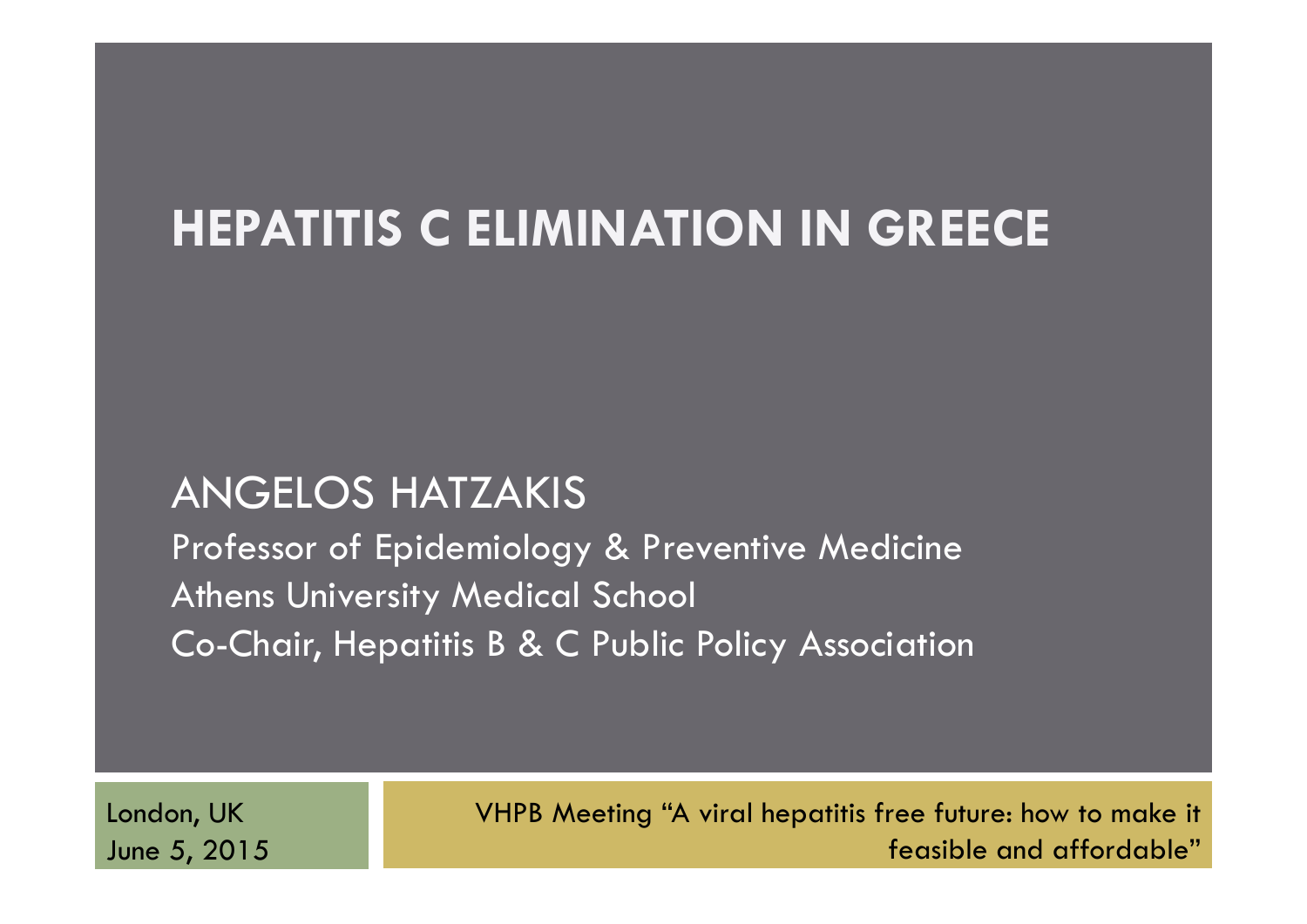## **Disclosures**

- $\Box$ Research Grants: Gilead
- $\Box$ Advisory Boards: BMS, Gilead
- $\Box$ Unrestricted Grants: AbbVie, BMS, Gilead, Novartis
- $\Box$  Co-Chair, Hepatitis B & C Public Policy Association, supported by AbbVie, BMS, Gilead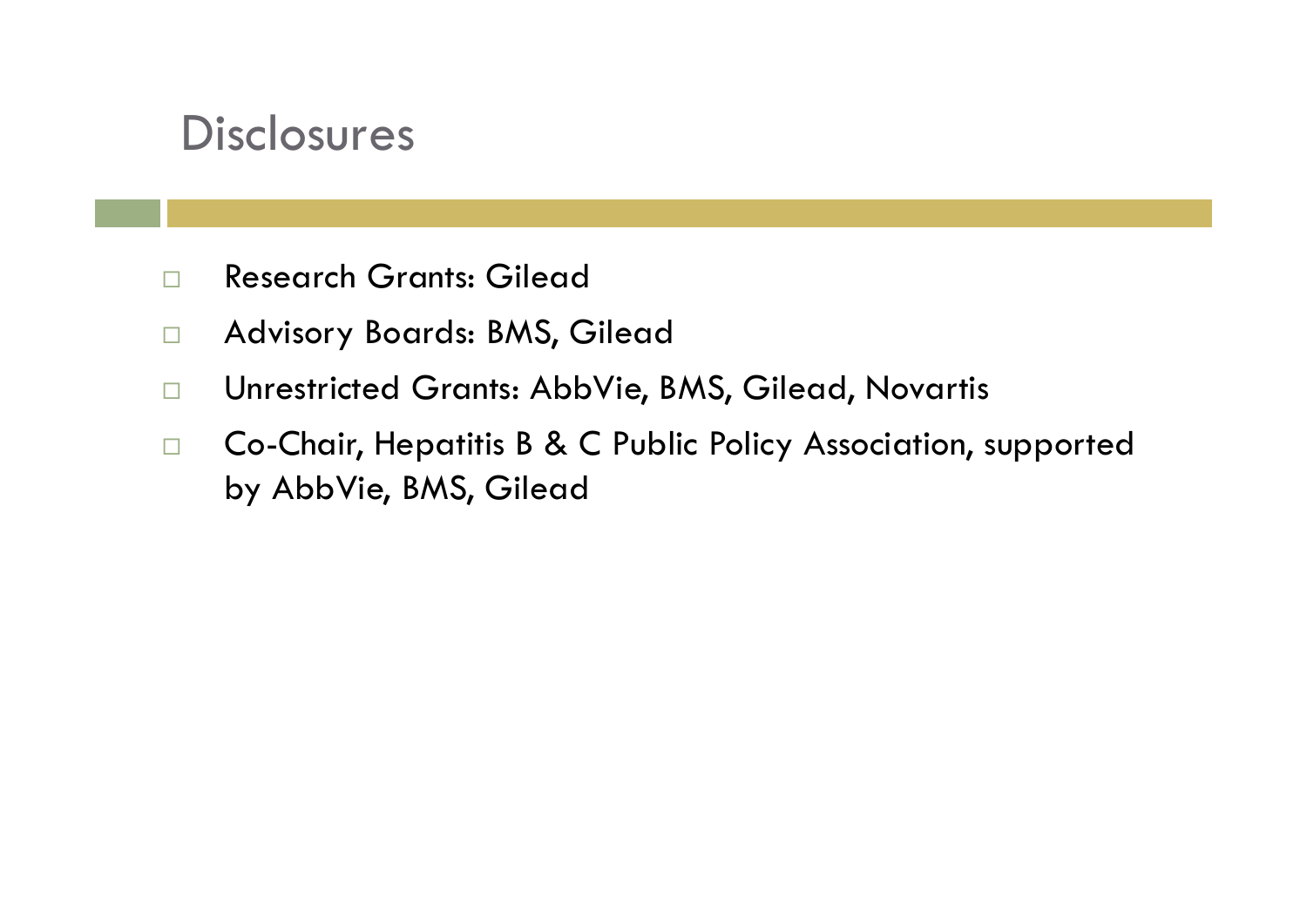# **Burden of infection - Burden of disease - Elimination**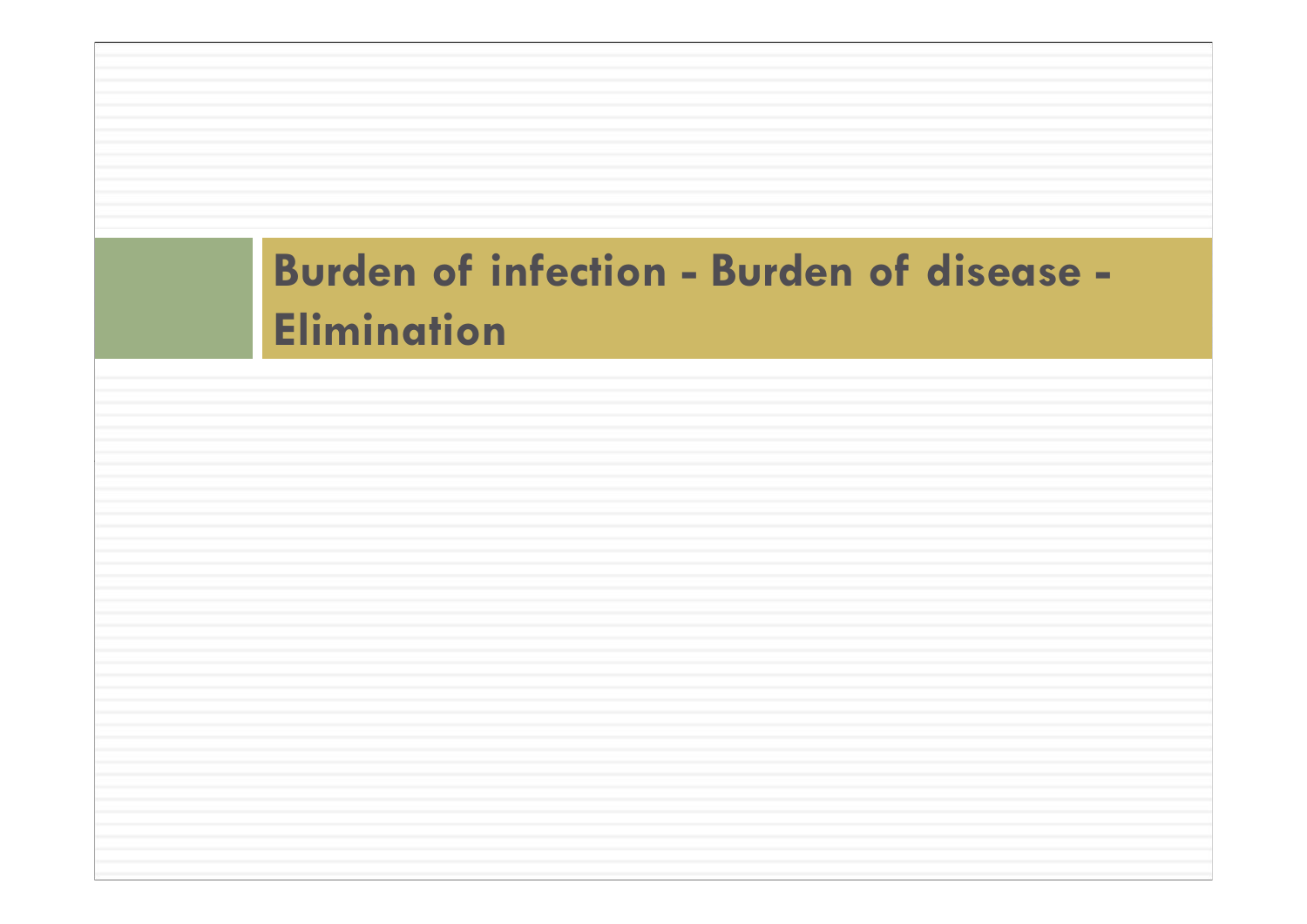## **Prevalence of HCV in general population**

- $\blacksquare$  WHO: 1.5%
- ECDC: 1.0 <2.0%
- Papatheodoridis et al,  $2014$ <sup>\*</sup>:

1.87% (18-70 yrs)

1.5% (including all ages)

 $\mathcal{L}_{\mathcal{A}}$ Karakosta et al, 2015\*\*: 1.5%

\*Telephone survey (n=10000)

\*\*Multistage stratified random sampling (n=3566)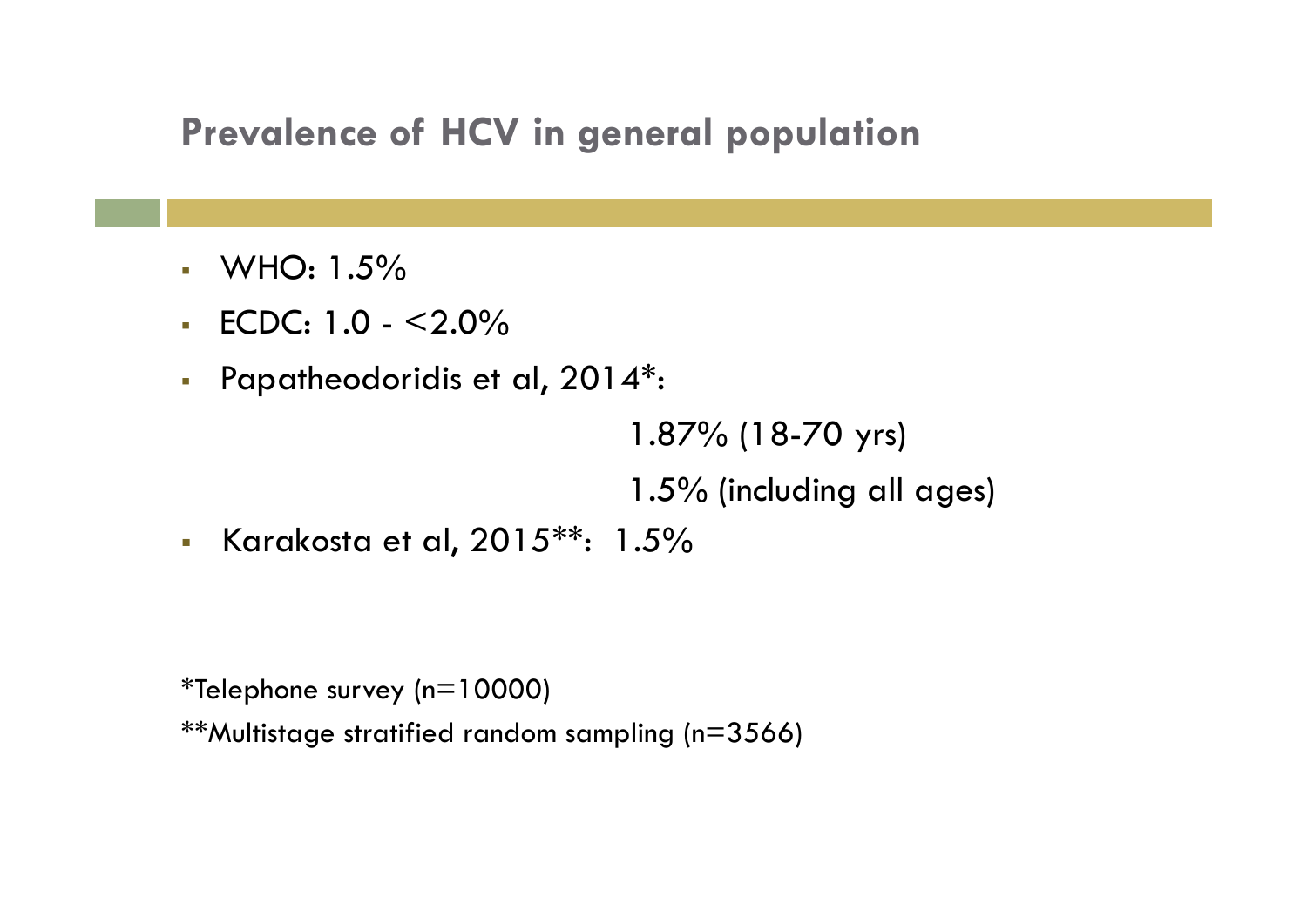- $\Box$  General population: 1.5 2.0%
- $\Box$  IDUs: 50 100%
- $\Box$  Hemodialysis patients: 8.4 (0-52)%
- $\square$  Blood donors:  $0.2-0.5\%$
- $\Box$  Army recruits:  $0.3\%$
- $\Box$  Endemic foci: 5  $-$  10%
- $\Box$  Albanian immigrants: 1.5  $-$  2.5%
- $\Box$  Egyptian immigrants: 20  $-$  25%
- $\Box$  HIV infected: 10-100%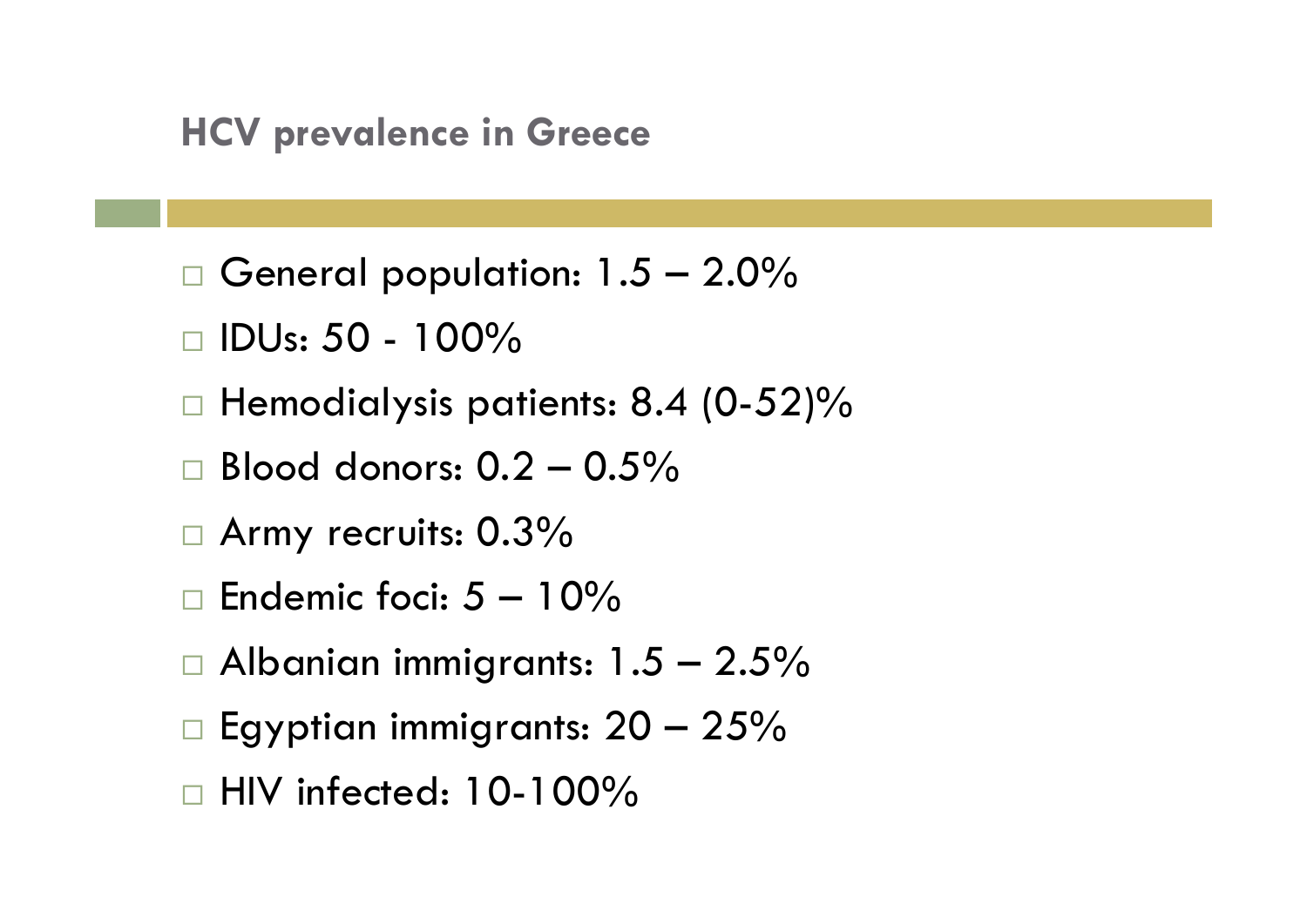## **Hepatitis C in Greece: Prevalence**

#### Prevalence

(all ages & correcting for high risk individuals not included in the survey e.g. homeless people, imprisoned PWID, Roma)

#### $\rightarrow$  1.5%

(Papatheodoridis et al, J Viral Hep 2014)

Viremic prevalence

(80% viremic)

 $\rightarrow$  1.2%

### **134.000 persons**

with chronic hepatitis C in **Greece**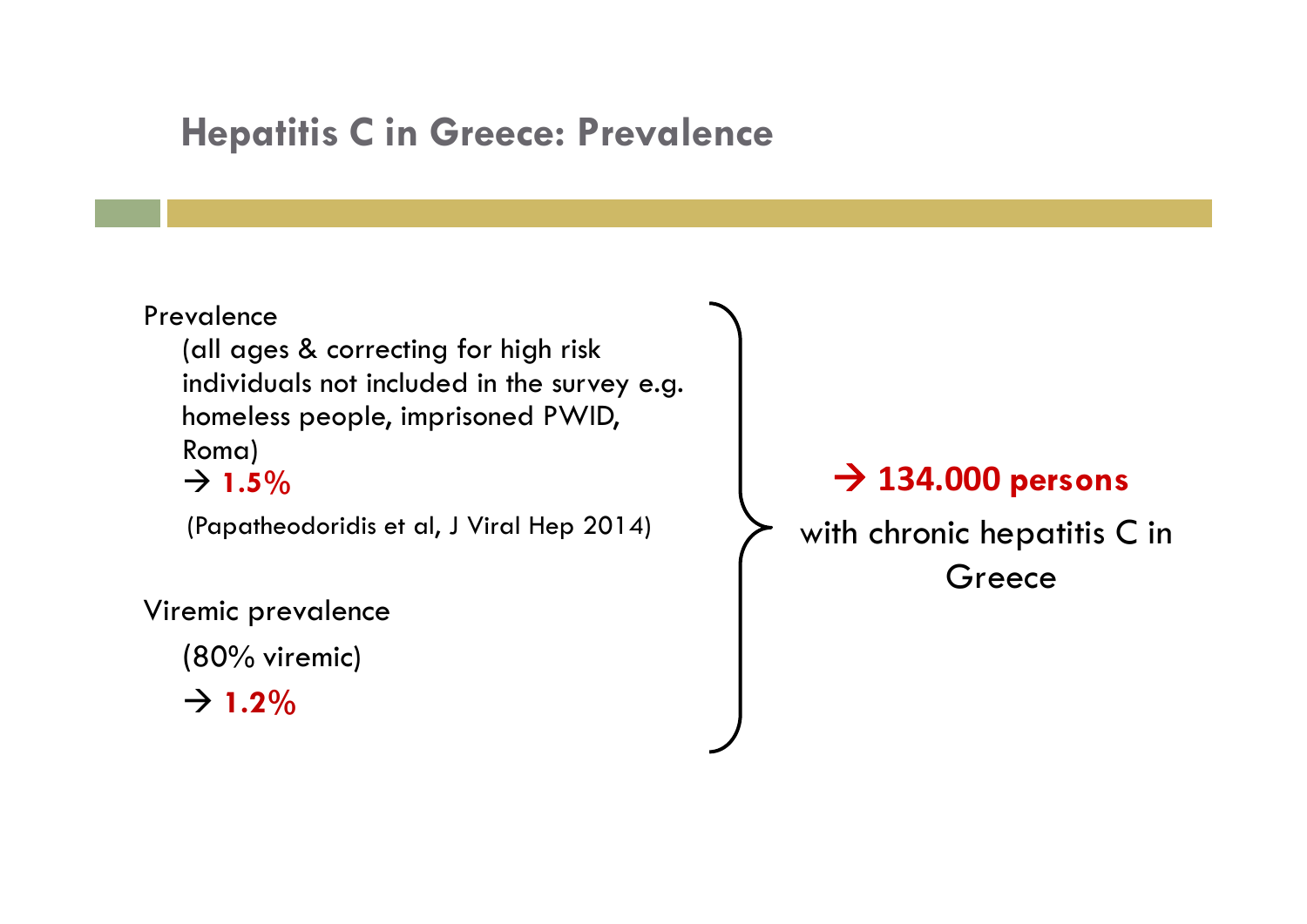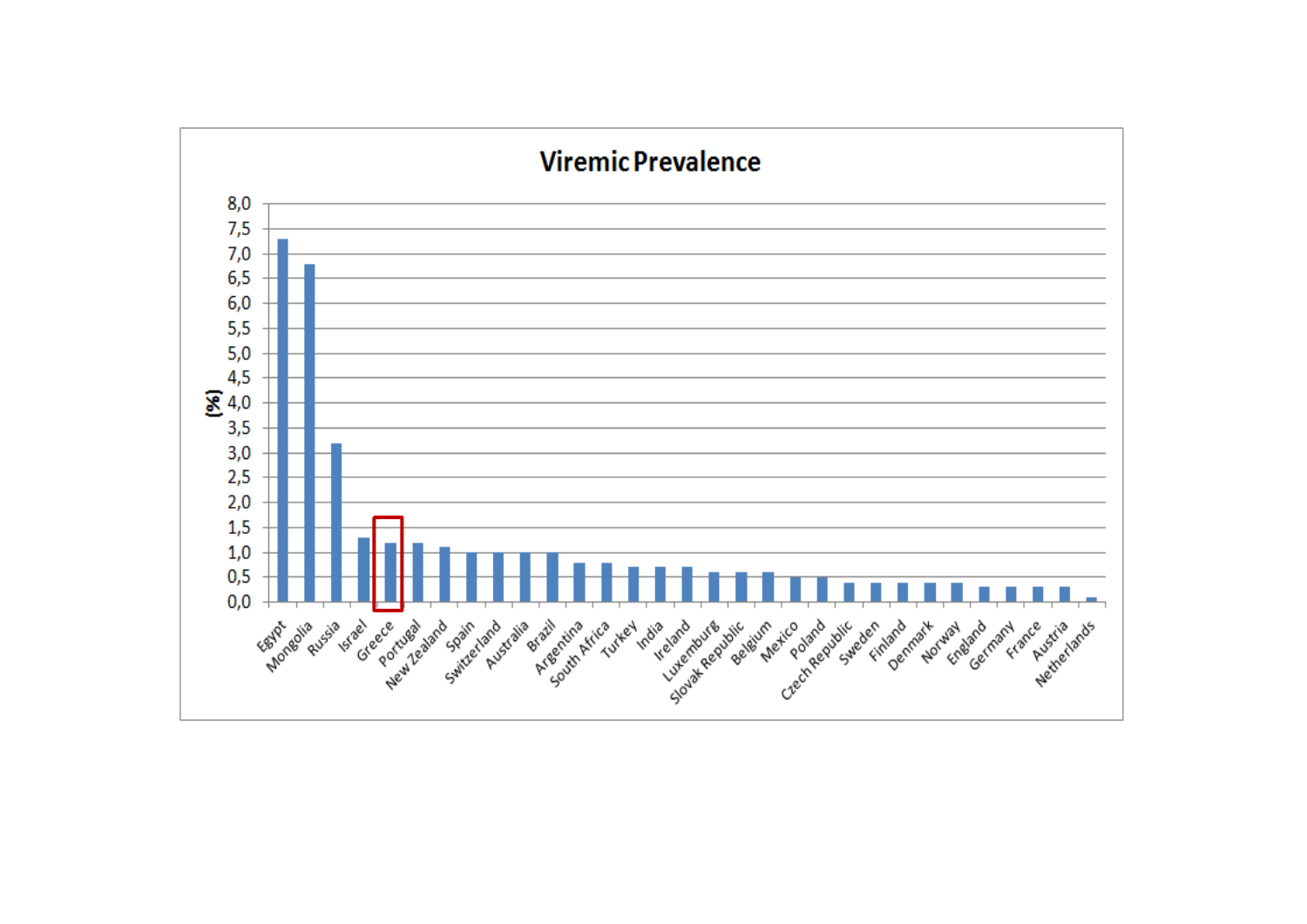### **Prevalence Age and Gender Distribution – Katsoulidou 2006 (Birth cohorts aged to 2011 and took into account mortality)**



**Distribution by birth cohort — Greece, 2013**

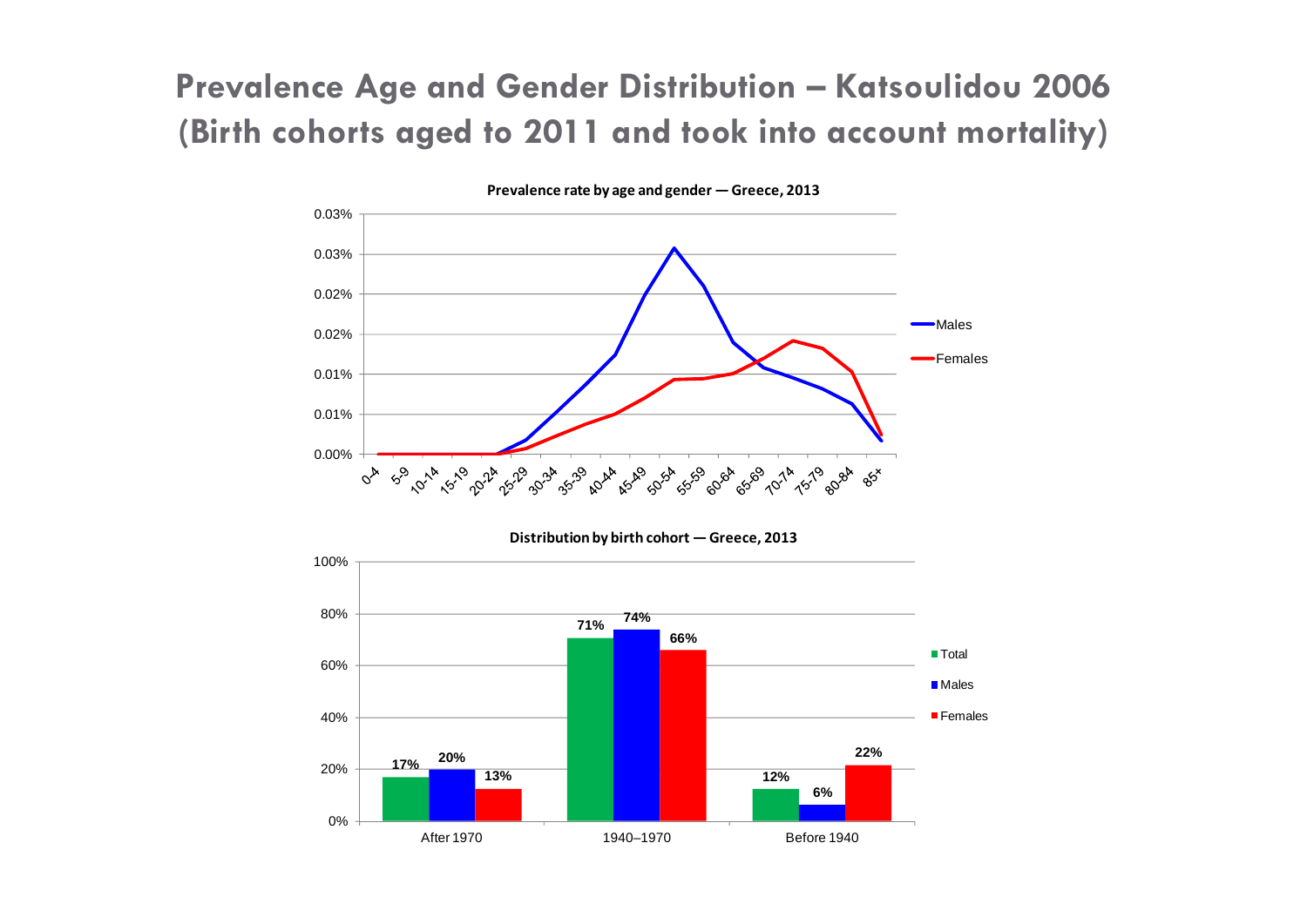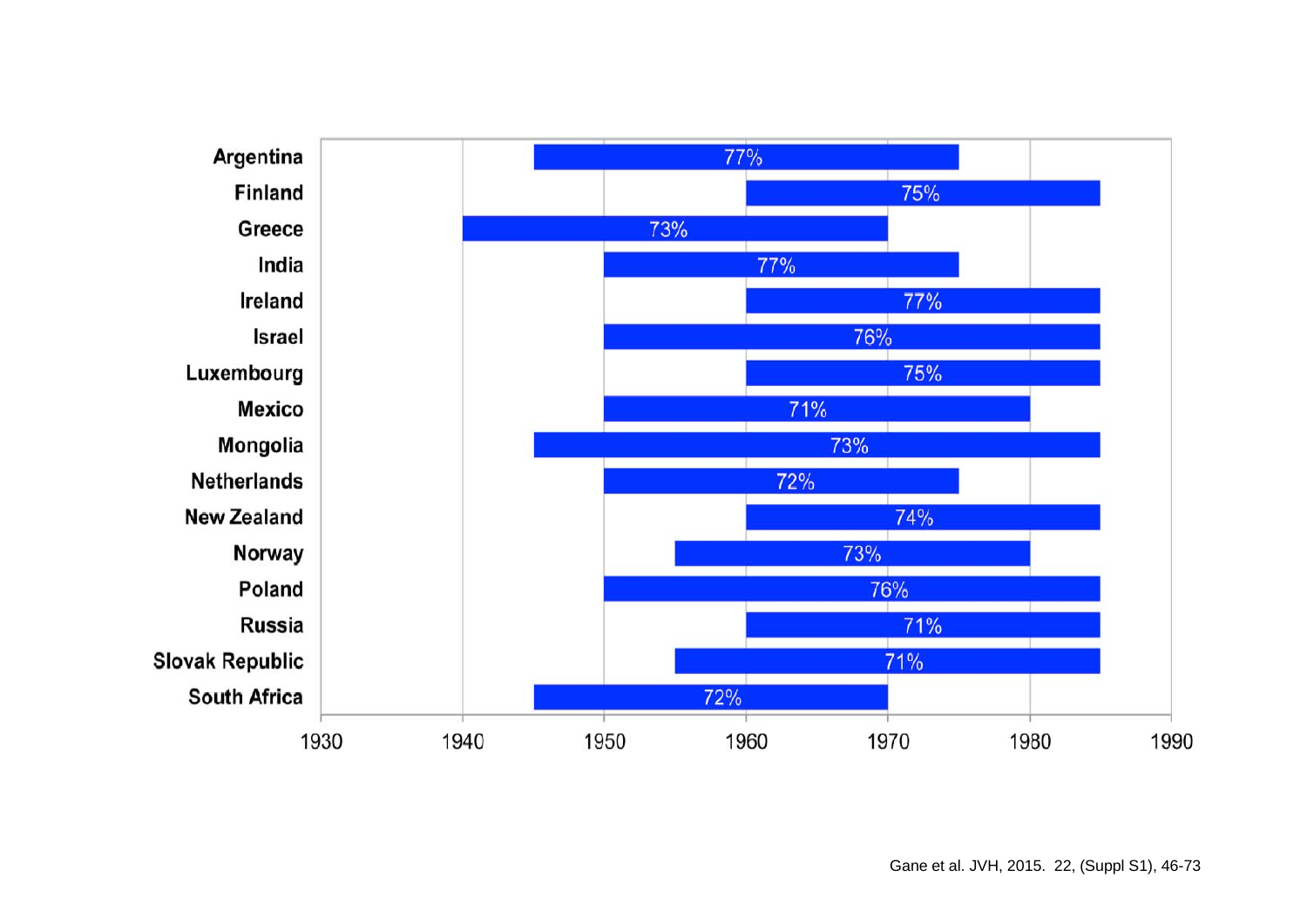## **Distribution of CHC patients in transmission groups**

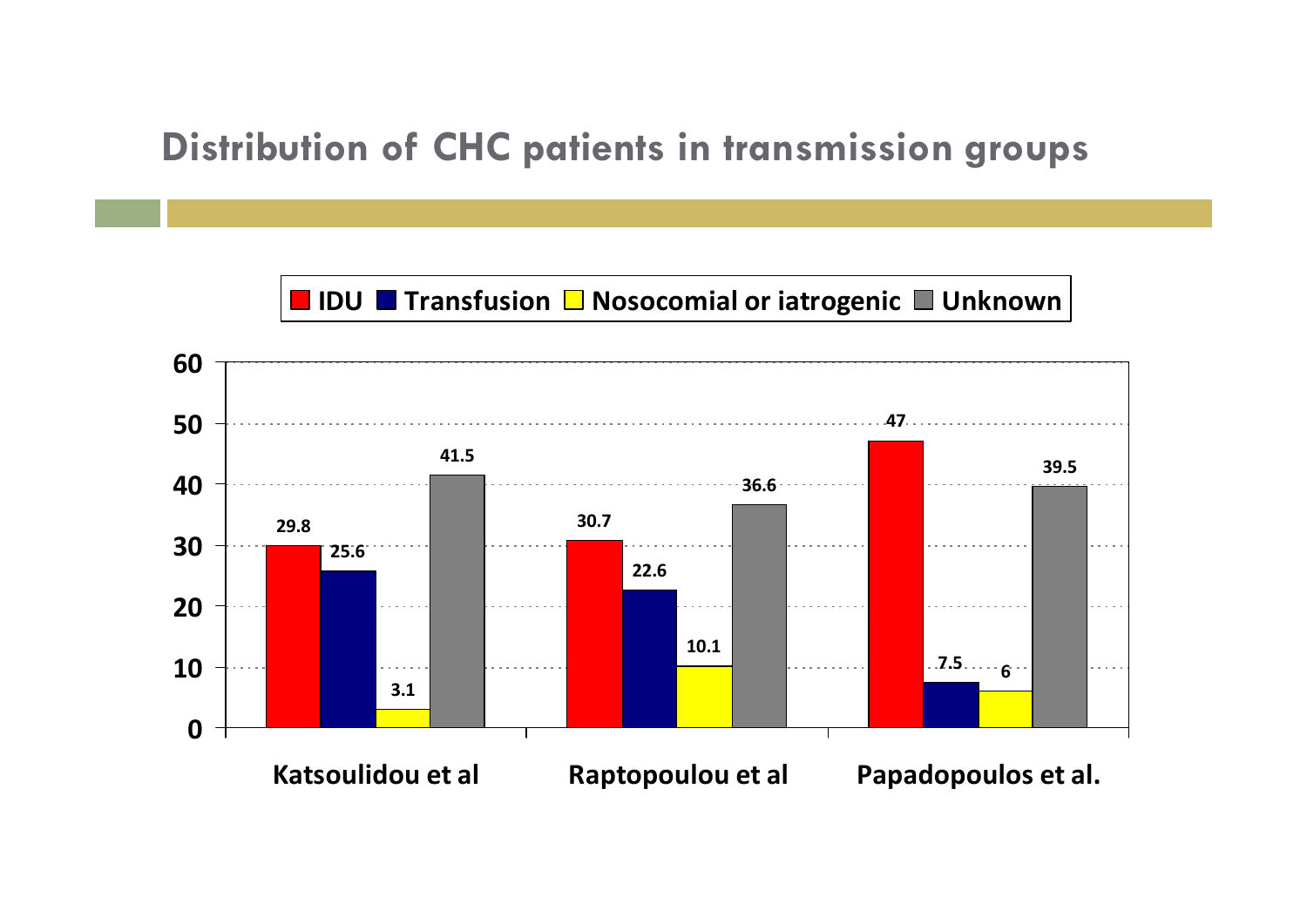## **Comparison of incidence estimate with estimates from other countries**

| Country                              | Incidence (1990)                     |
|--------------------------------------|--------------------------------------|
| <b>USA</b><br>Williams, 1999         | 9.3 new infections/10.000 population |
| <b>FRANCE</b><br>Deuffic et al, 1999 | 4.4 new infections/10.000 population |
| <b>GREECE</b>                        | 5.0 new infections/10.000 population |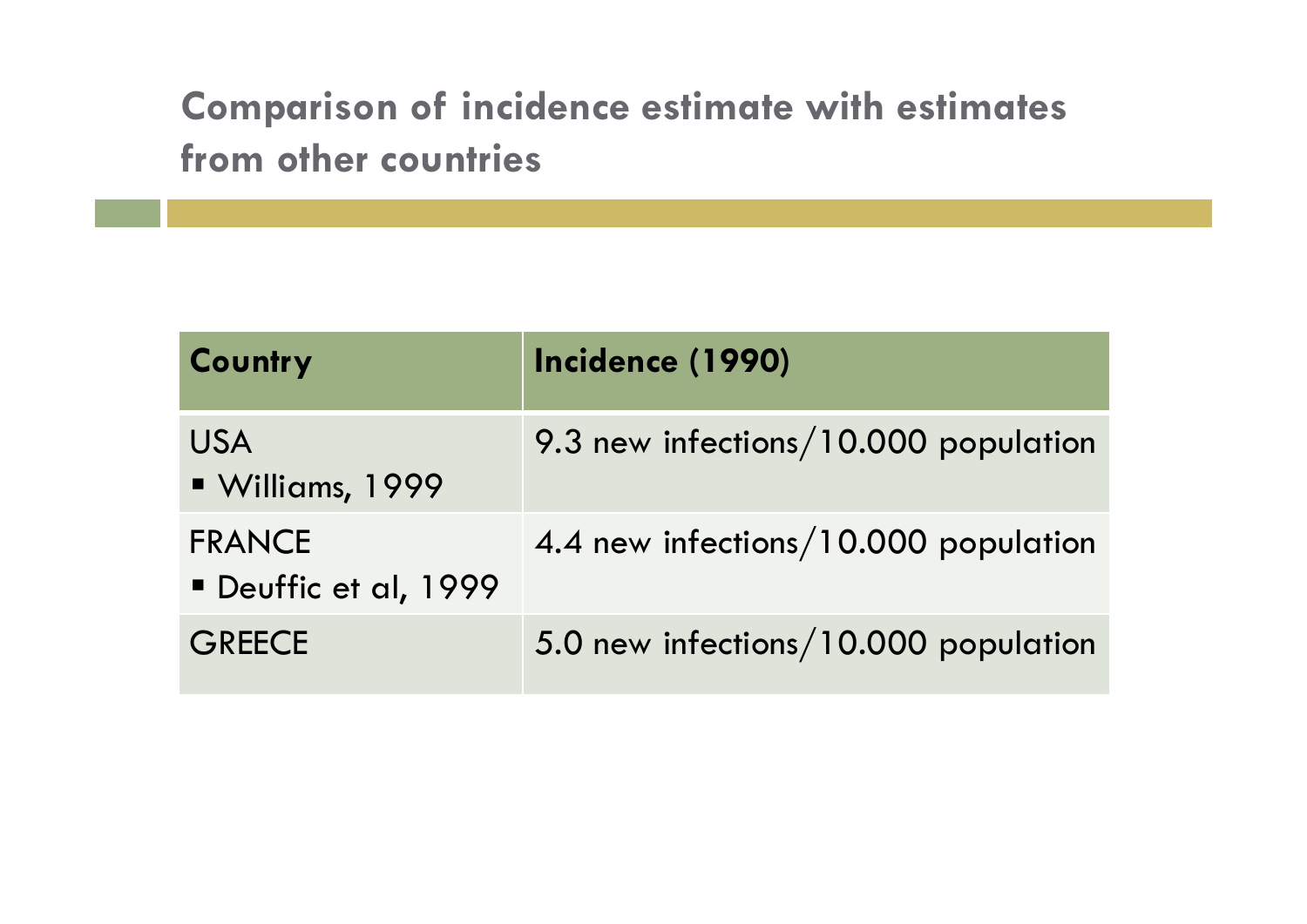## **Hepatitis C in Greece: Incidence**

#### New infections



Nowadays, approximately 3,700 new infections per year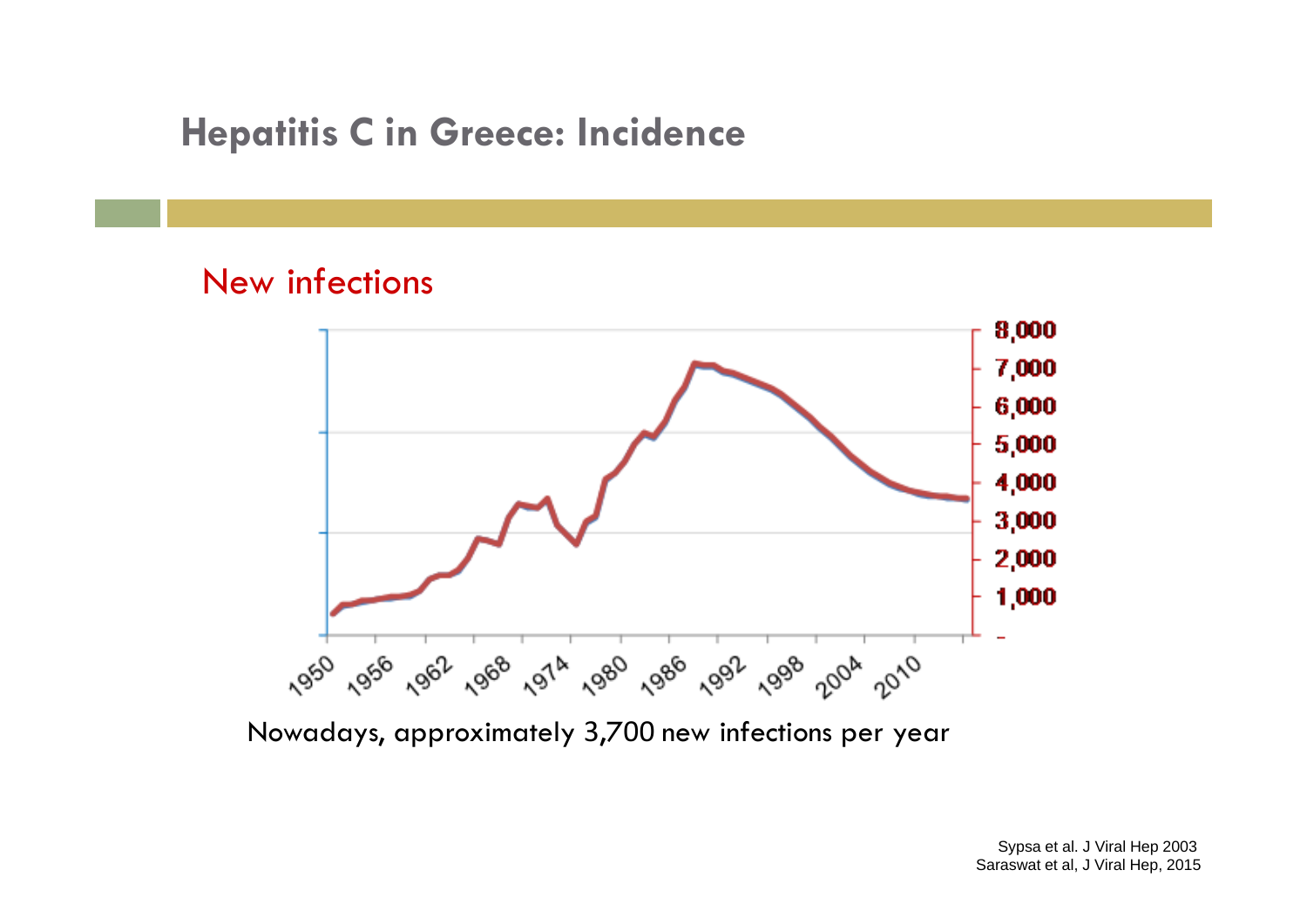## Prevalence of anti-HCV among "new" injectors in Greece



#### **New injectors: duration of injecting drug use<2 years** Paraskevis et al, PLoS One, 2013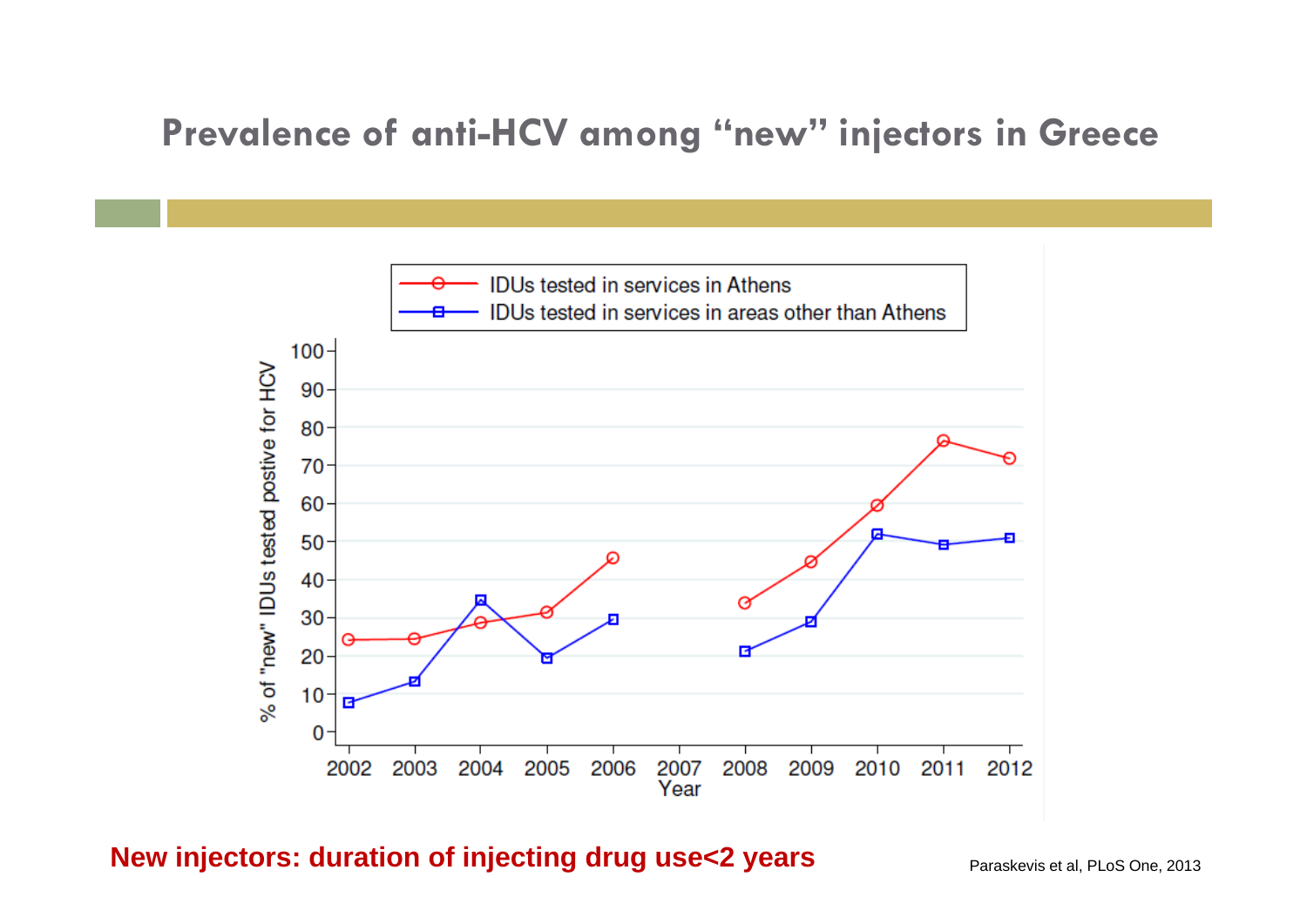## **Estimated incidence of HCV infection (1940-1990) in Greece by genotype**

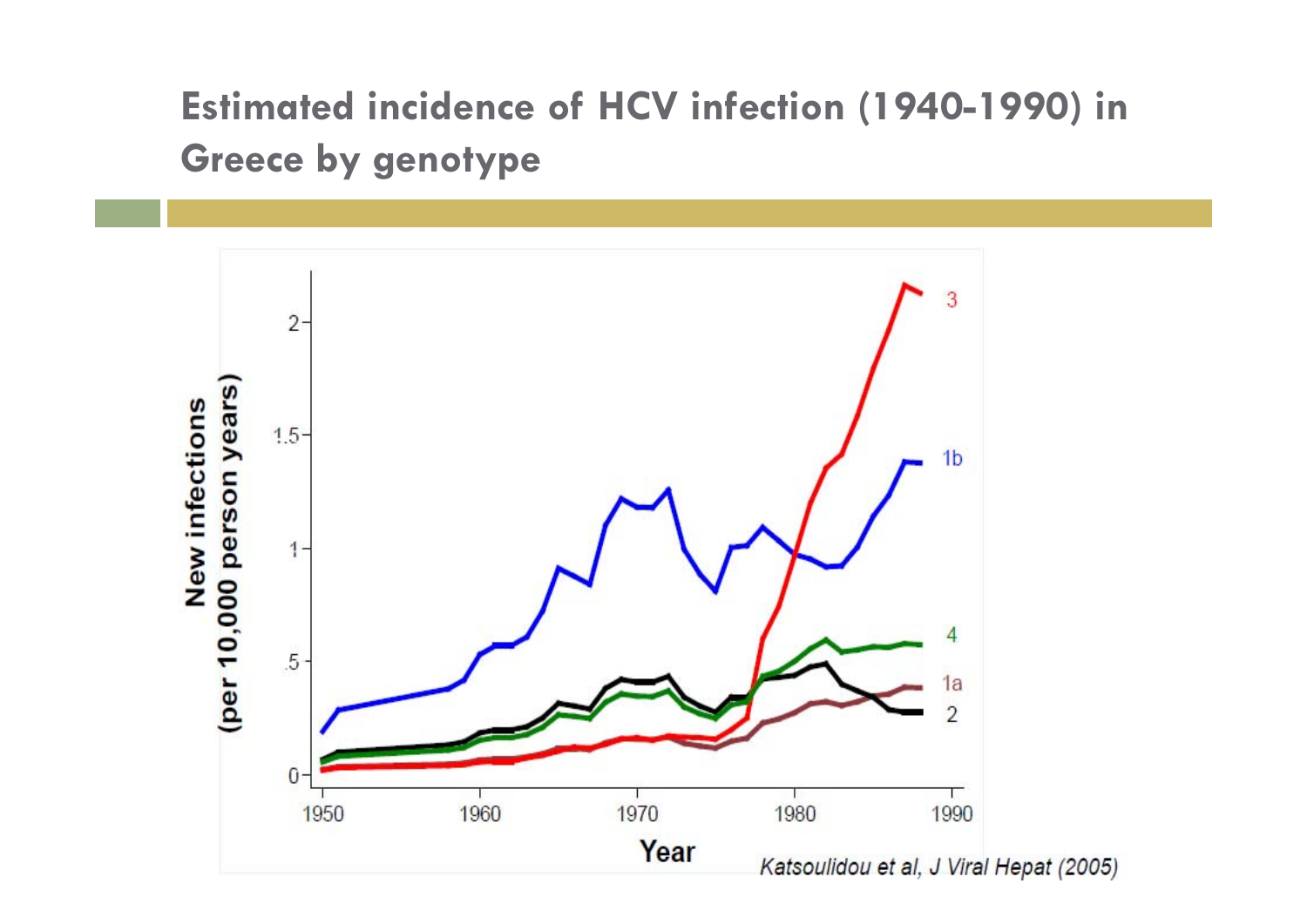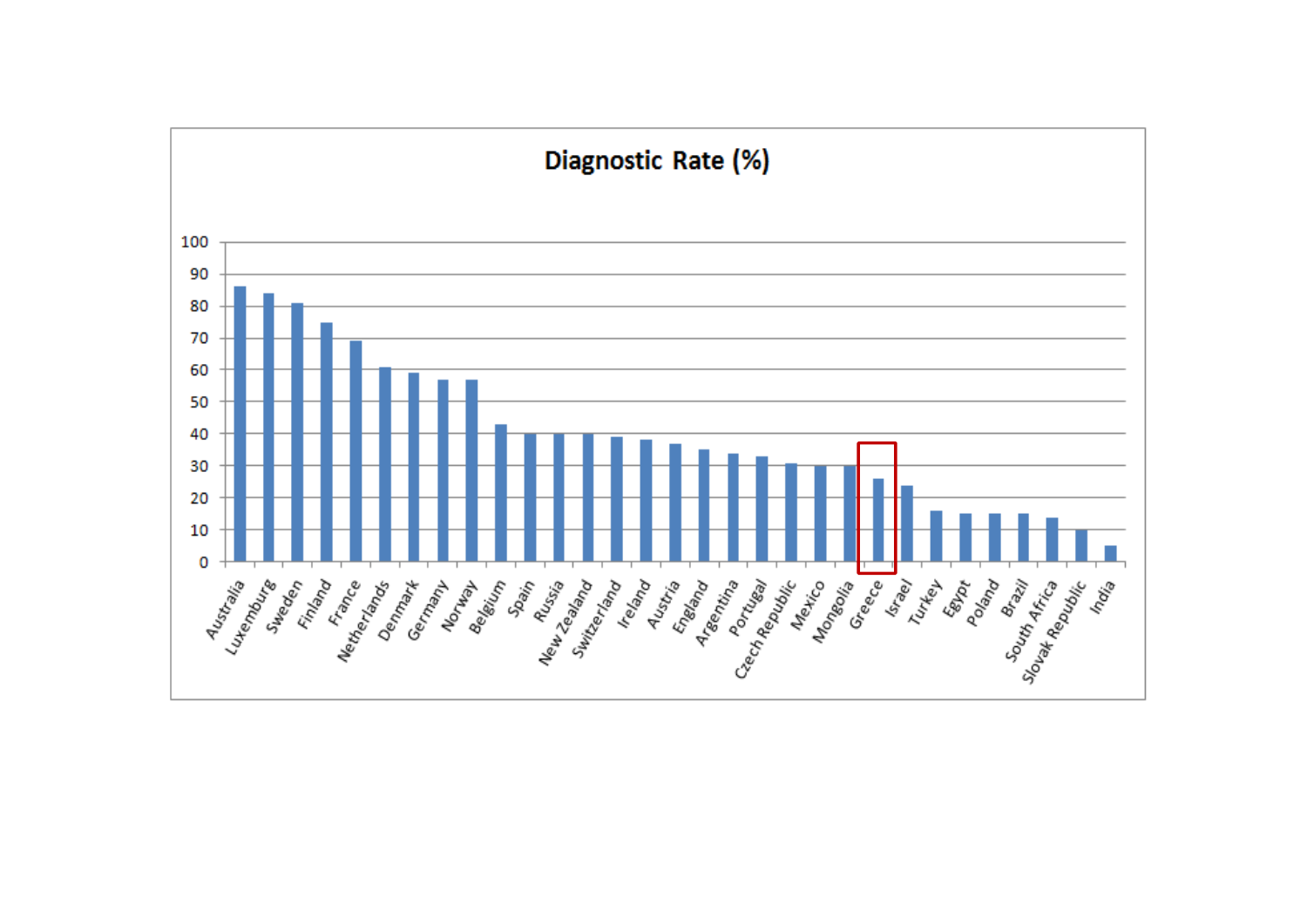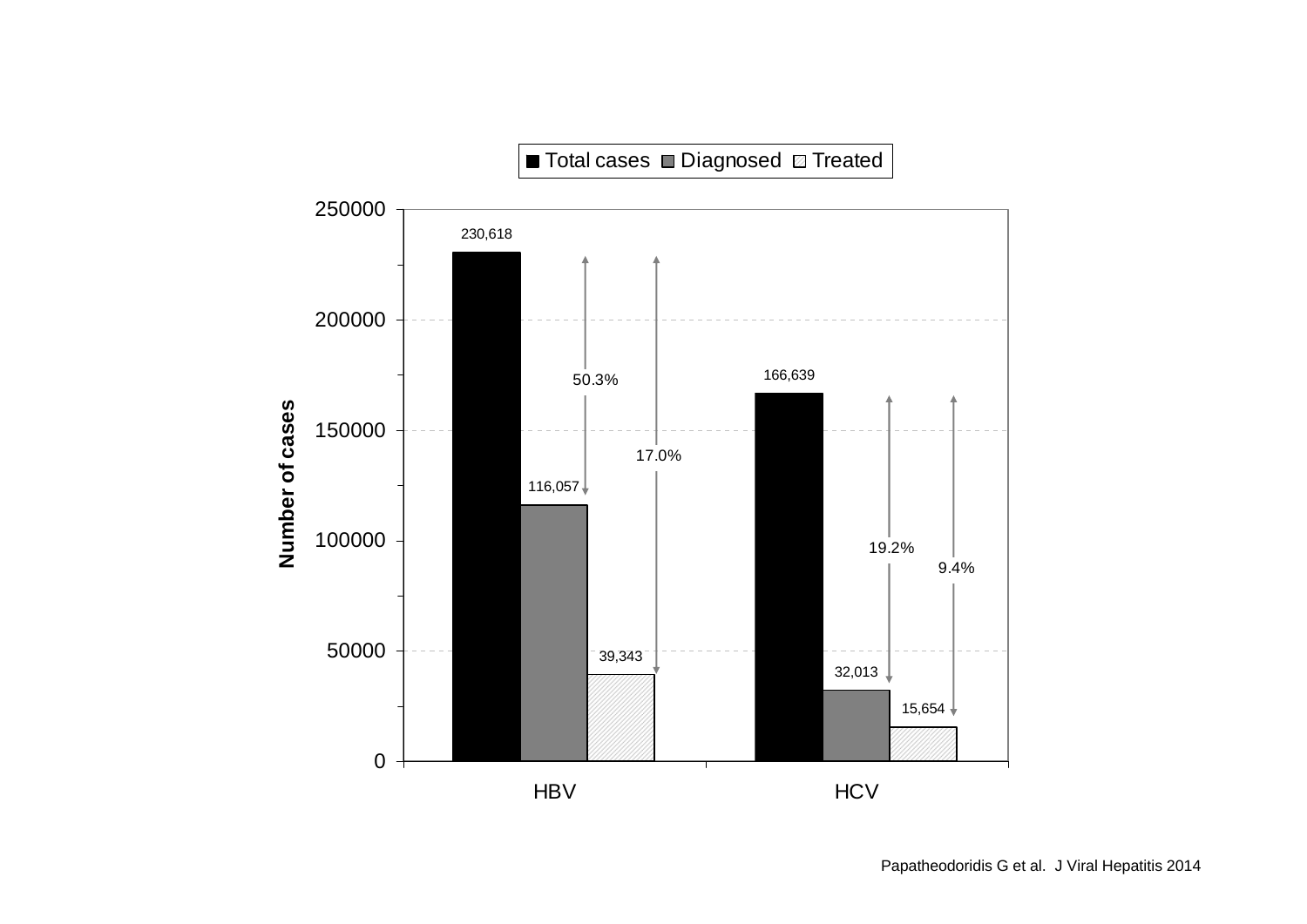## **HCC and Decompensated Cirrhosis, 1950-2030 Argentina, Finland, Greece and India**





India





Hatzakis A et al. J Viral Hepat 2015; 22 Suppl S1: 26-45.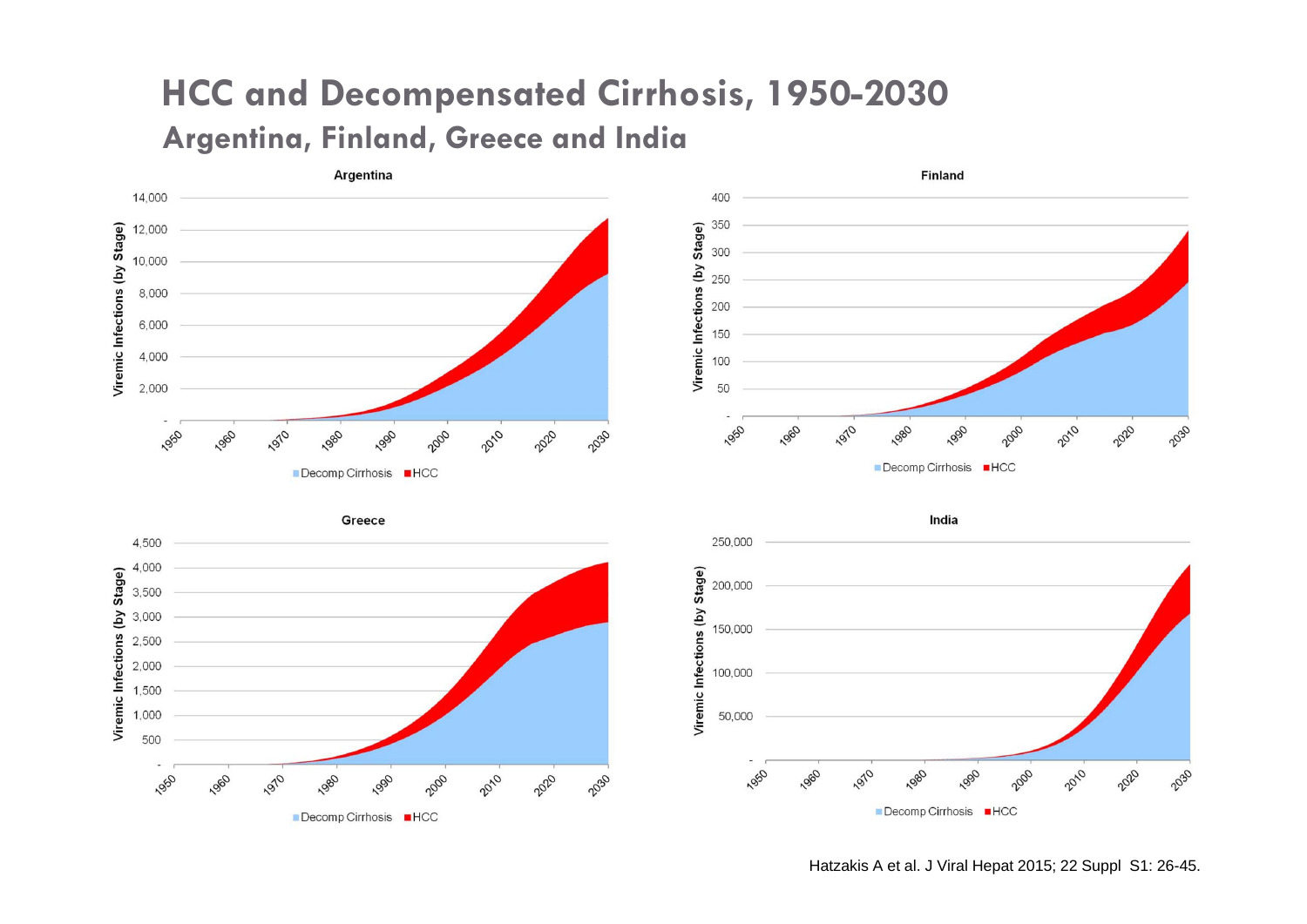## **Scenarios depending on assumptions con <sup>c</sup>erning**

## **treatment and prevention**

|                                                              | <b>SVR</b>                         | <b>Treatment coverage</b> | <b>Fibrosis stage</b> |  |  |  |
|--------------------------------------------------------------|------------------------------------|---------------------------|-----------------------|--|--|--|
| <b>Scenario A</b>                                            | 65%-90%                            | $\sim$ 2000/year          | All                   |  |  |  |
| Base scenario<br>Peg-Interferon +RBV<br>with/without BOC/TVR |                                    |                           |                       |  |  |  |
| <b>Scenario B</b>                                            | 65%-90%                            | $\sim$ 2000/year          | All                   |  |  |  |
| <b>Base &amp; Prevention</b>                                 | 10% decline in new infections/year |                           |                       |  |  |  |
|                                                              | (2013-2020)                        |                           |                       |  |  |  |
| <b>Scenario C</b>                                            | up to 95%                          | $\sim$ 2000/year          | $\geq$ F2             |  |  |  |
| <b>IFN-free scenario</b>                                     |                                    |                           |                       |  |  |  |
| <b>Scenario D</b>                                            | up to 95%                          | ~3000/year in 2015-2016   | $\geq$ F3             |  |  |  |
| <b>IFN-free scenario &amp;</b>                               |                                    | ~2000/year in 2017-2030   | $(\geq$ F2 since      |  |  |  |
| Targeted to F3-F4                                            |                                    |                           | 2025)                 |  |  |  |
| <b>Scenario E</b>                                            | up to $95%$                        | ~5000/year in 2015-2020   | $\geq$ F3             |  |  |  |
| <b>IFN-free scenario &amp;</b>                               |                                    | ~2500 in 2021-2030        | $(\geq$ F2 since      |  |  |  |
| increased treatment                                          |                                    |                           | 2017)                 |  |  |  |
| coverage                                                     |                                    |                           |                       |  |  |  |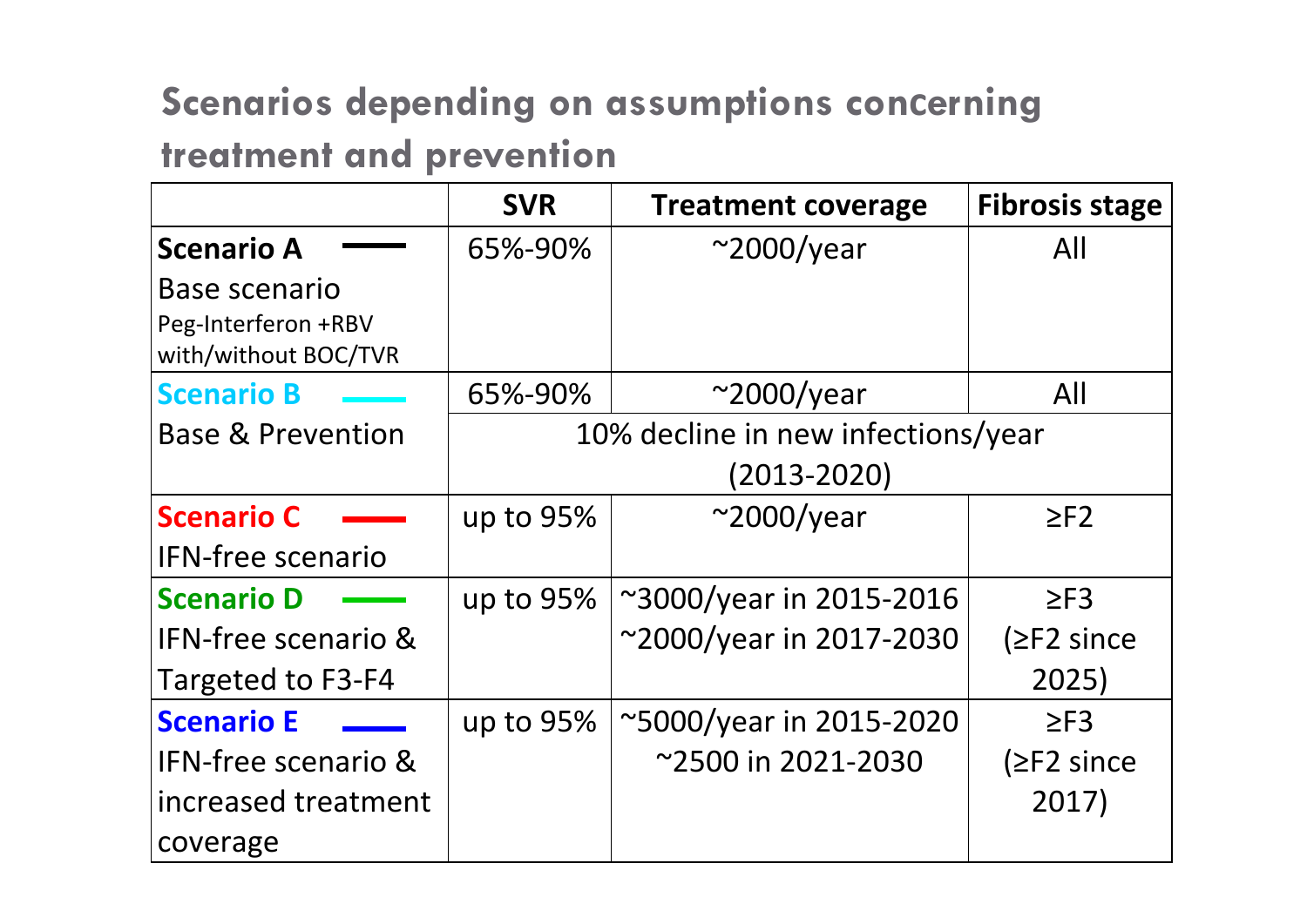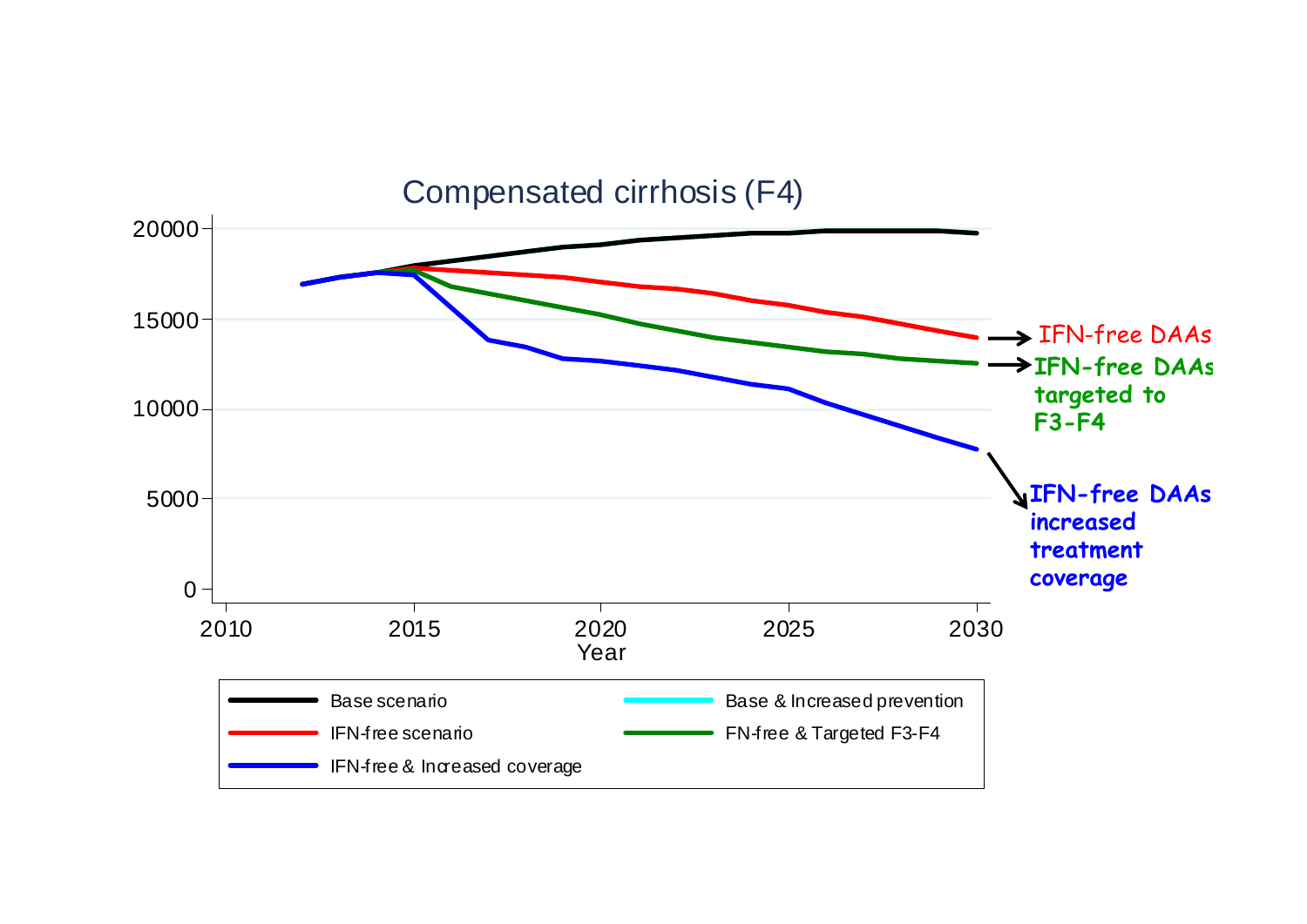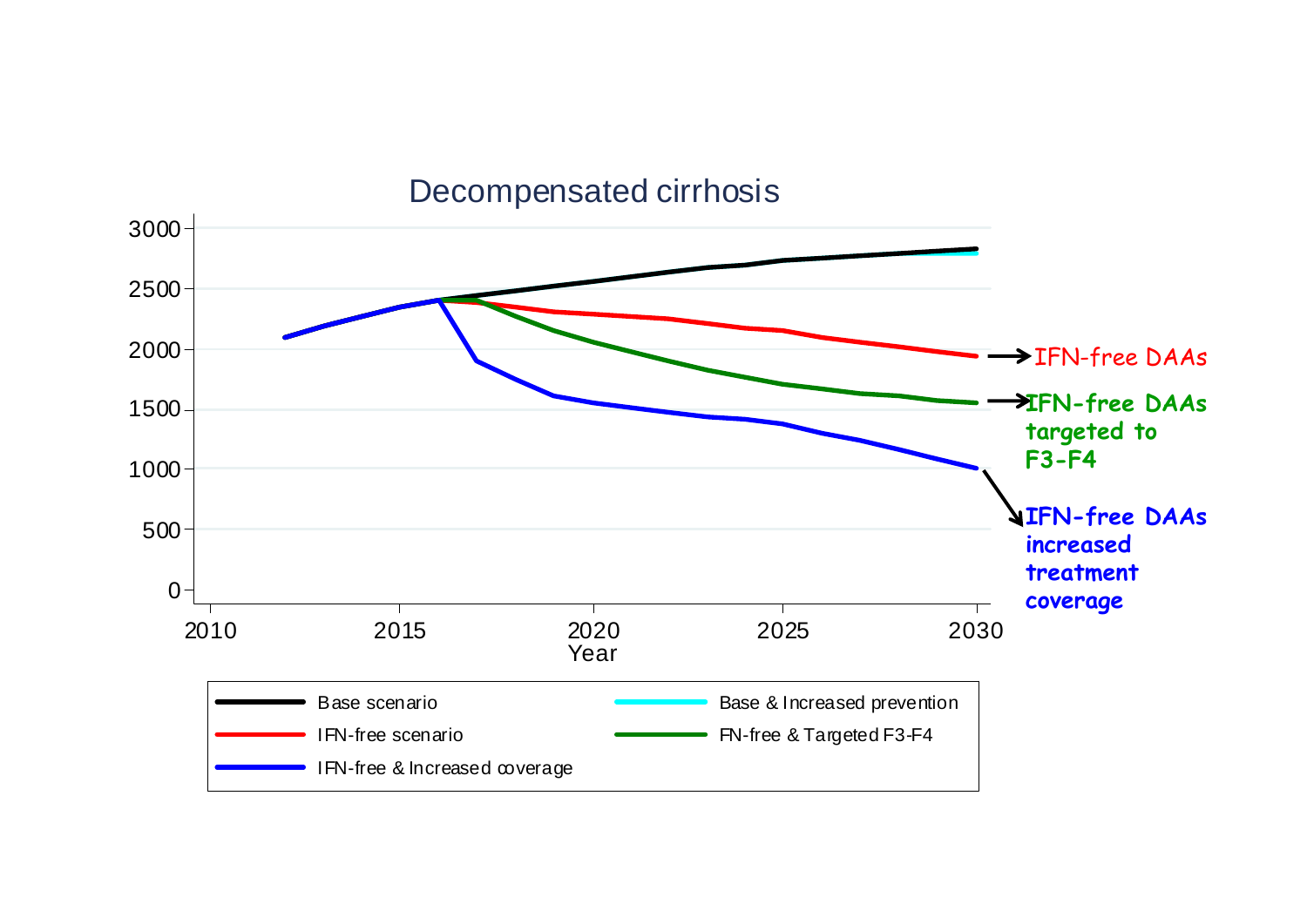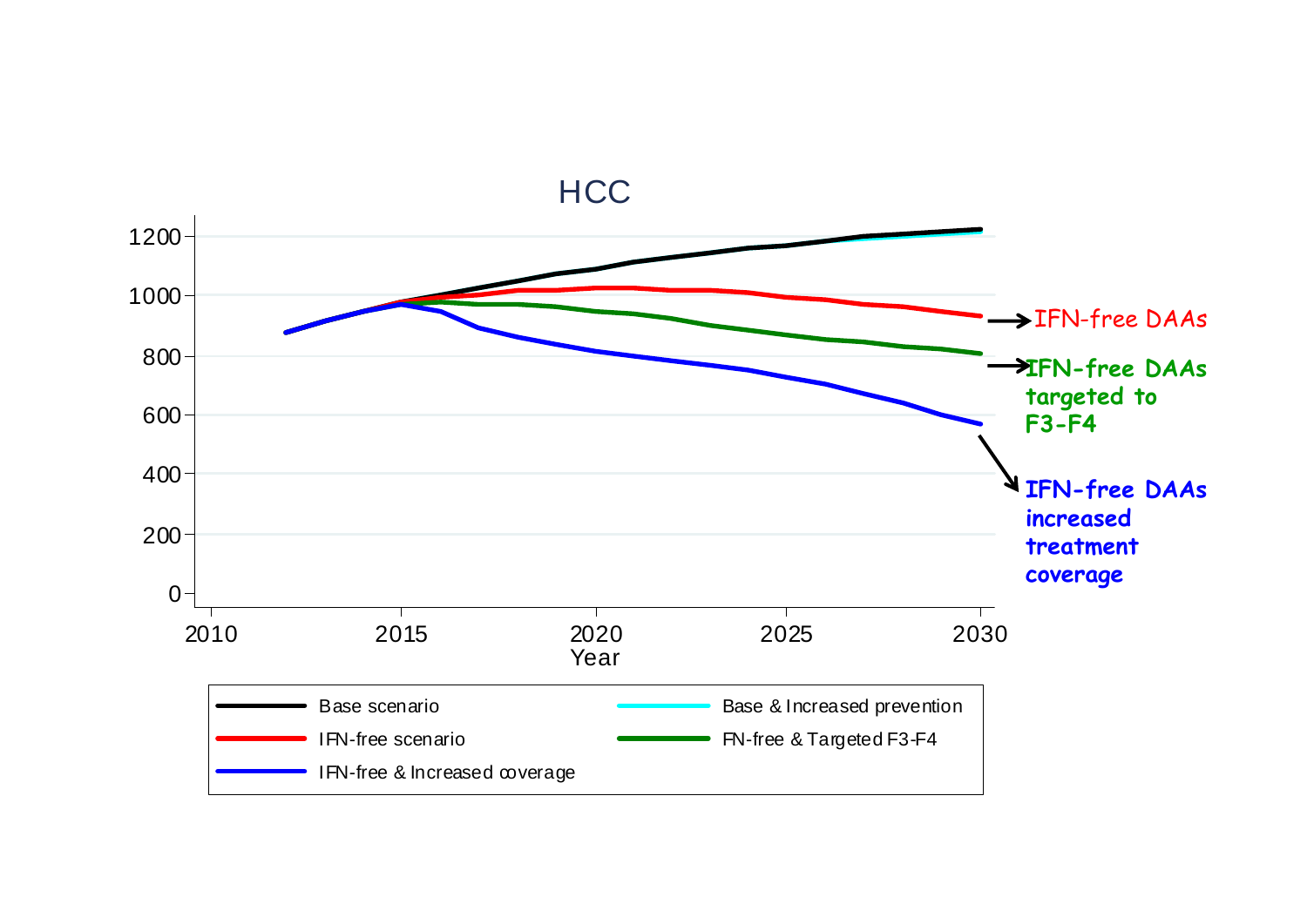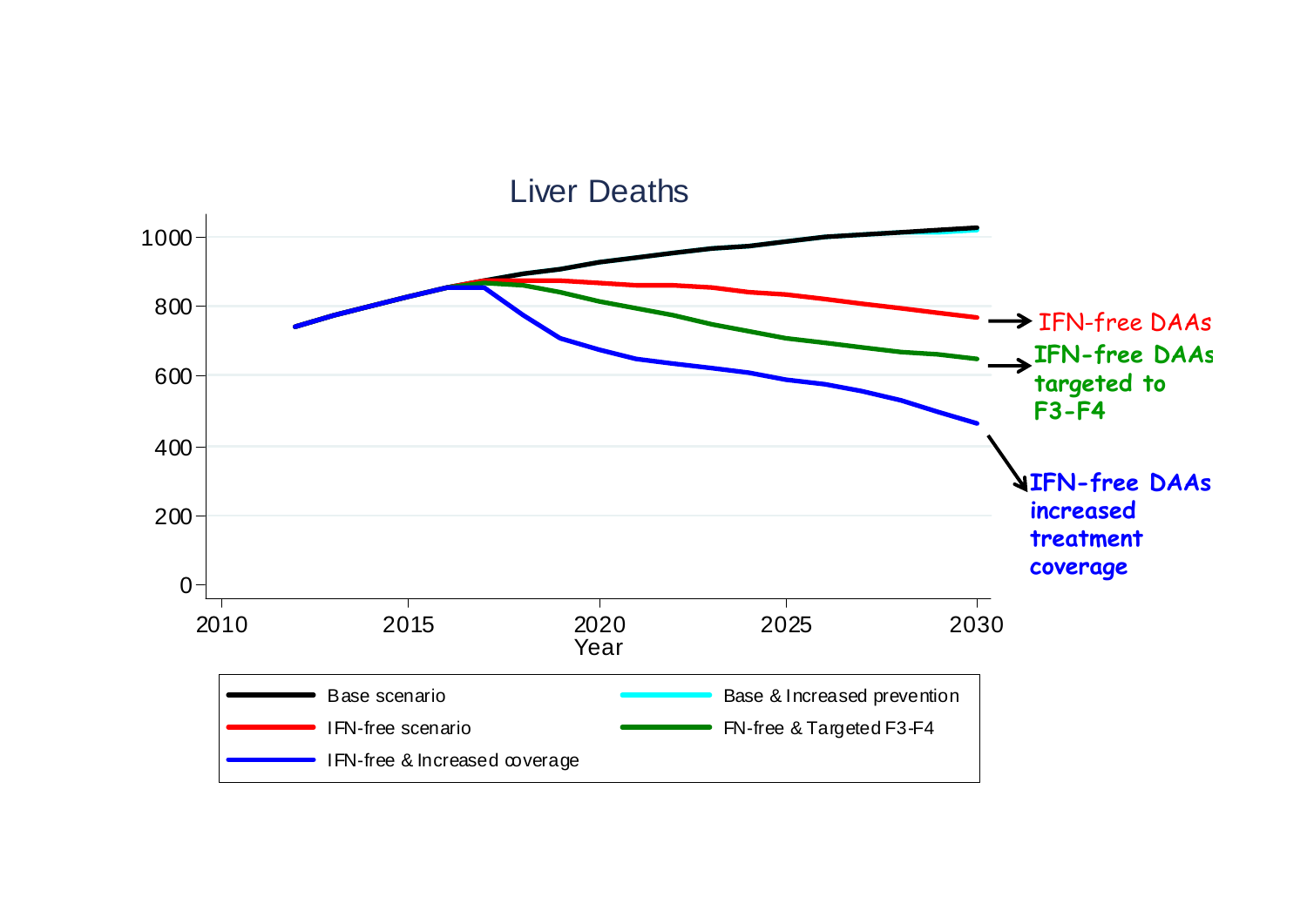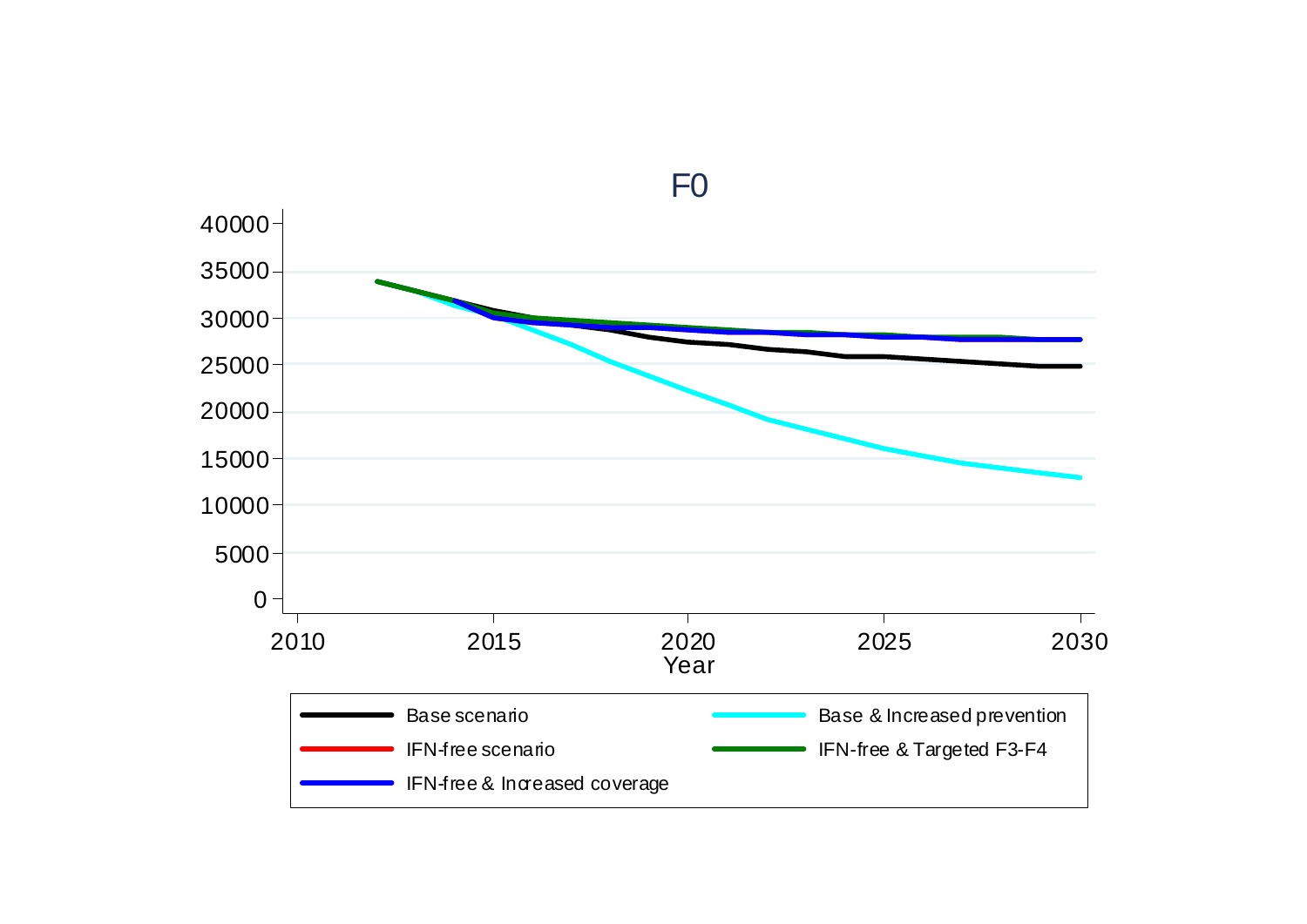## **HCV treatment**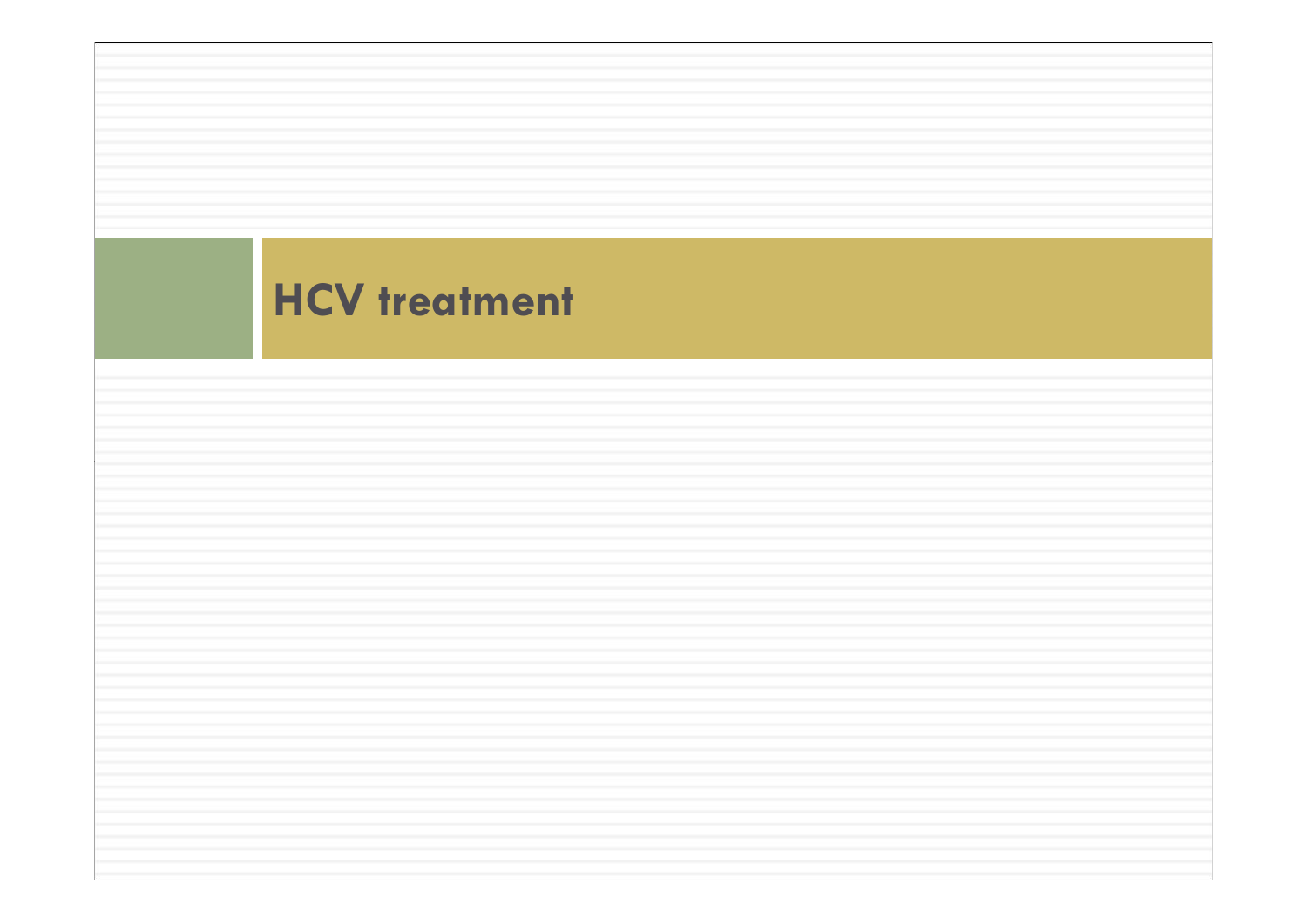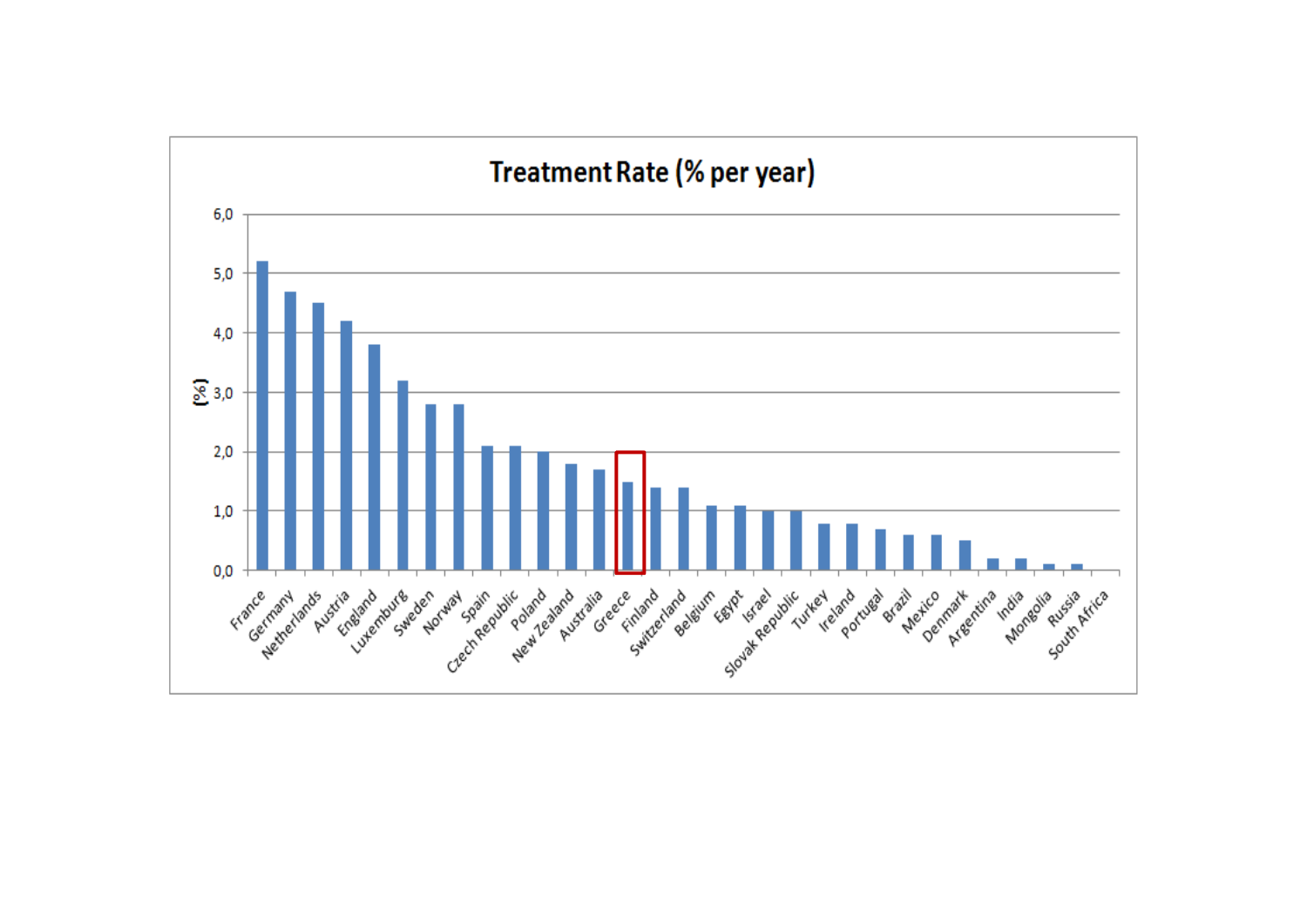Number of cases by fibrosis stage in Greece, 2012 (total cases, diagnosed cases)

|                | <b>Estimates of the</b><br>total number of<br>chronic<br>hepatitis C cases |                                                  |  |  |                 |
|----------------|----------------------------------------------------------------------------|--------------------------------------------------|--|--|-----------------|
| F <sub>O</sub> | 33,784 (25.3%)                                                             | <b>Estimated number</b><br>of diagnosed<br>cases |  |  |                 |
| F <sub>1</sub> | 36,265 (27.2%)                                                             |                                                  |  |  |                 |
| F <sub>2</sub> | 20,606 (15.4%)                                                             |                                                  |  |  |                 |
| F <sub>3</sub> | 23,822 (17.9%)                                                             | 7,147                                            |  |  |                 |
| F4-comp.       | 16,867 (12.6%)                                                             | 6,747                                            |  |  | Approx. 16,000  |
| F4-decom.      | 2,101(1.6%)                                                                | 2,101                                            |  |  | persons         |
|                |                                                                            |                                                  |  |  | ≥F3 & diagnosed |
| Total          | 133,445                                                                    |                                                  |  |  |                 |

Hatzakis et al, J Viral Hep 2015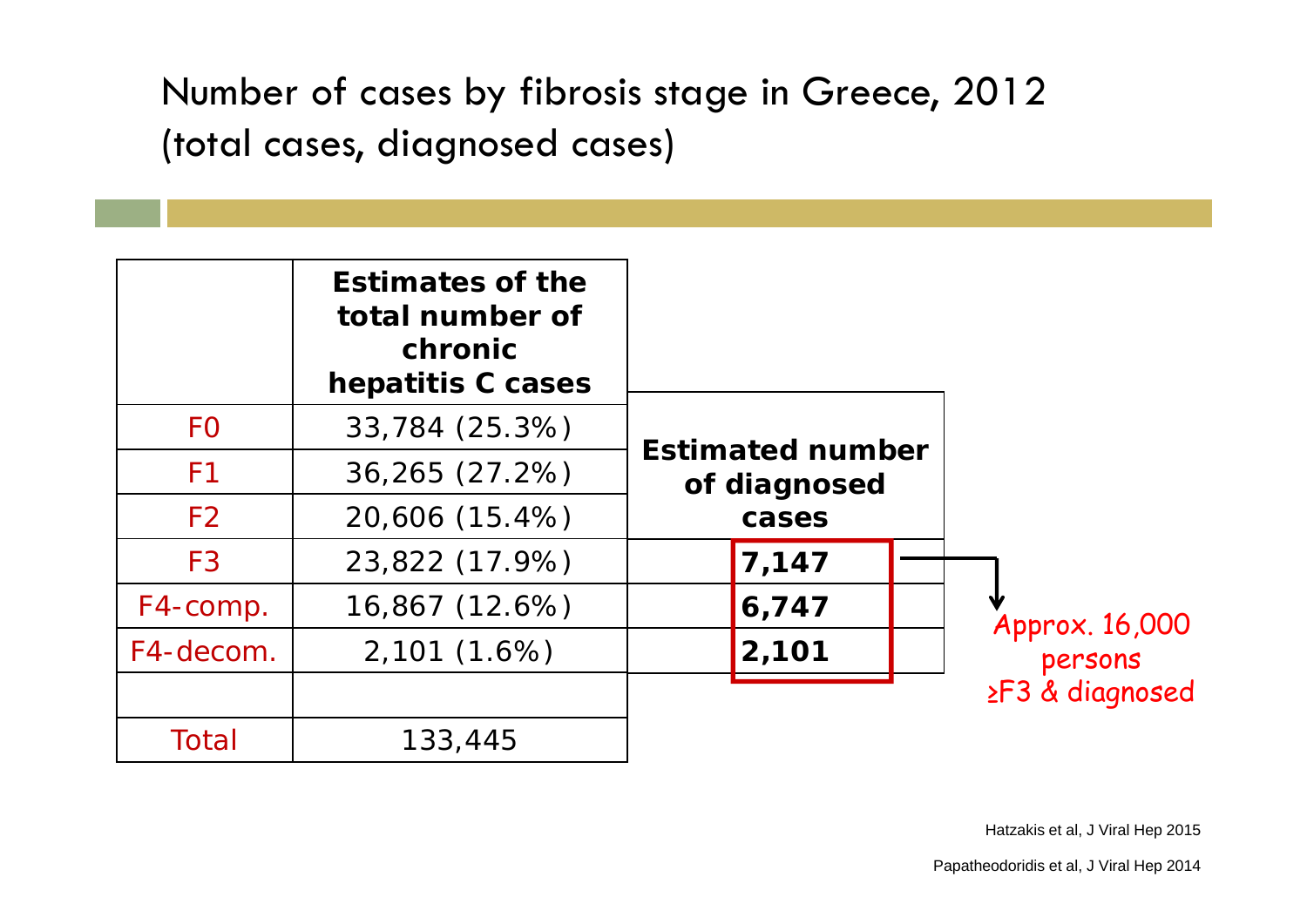## **Available DAAs in Greece**

- **Sofosbuvir**
- 2) Simeprevir
- 3) Declatesvir
- 4) Sofosbuvir/Ledipasvir
- 5) Paritaprevir/Ritonavir/Omitasvir
- 6) Dasabuvir
- $\mathcal{L}_{\mathcal{A}}$ ~600 F3/F4 CHC patients have been treated so far
- $\overline{\phantom{a}}$ Current demand:  $\sim$  16.000 patients with CHC F3/F4 who know their status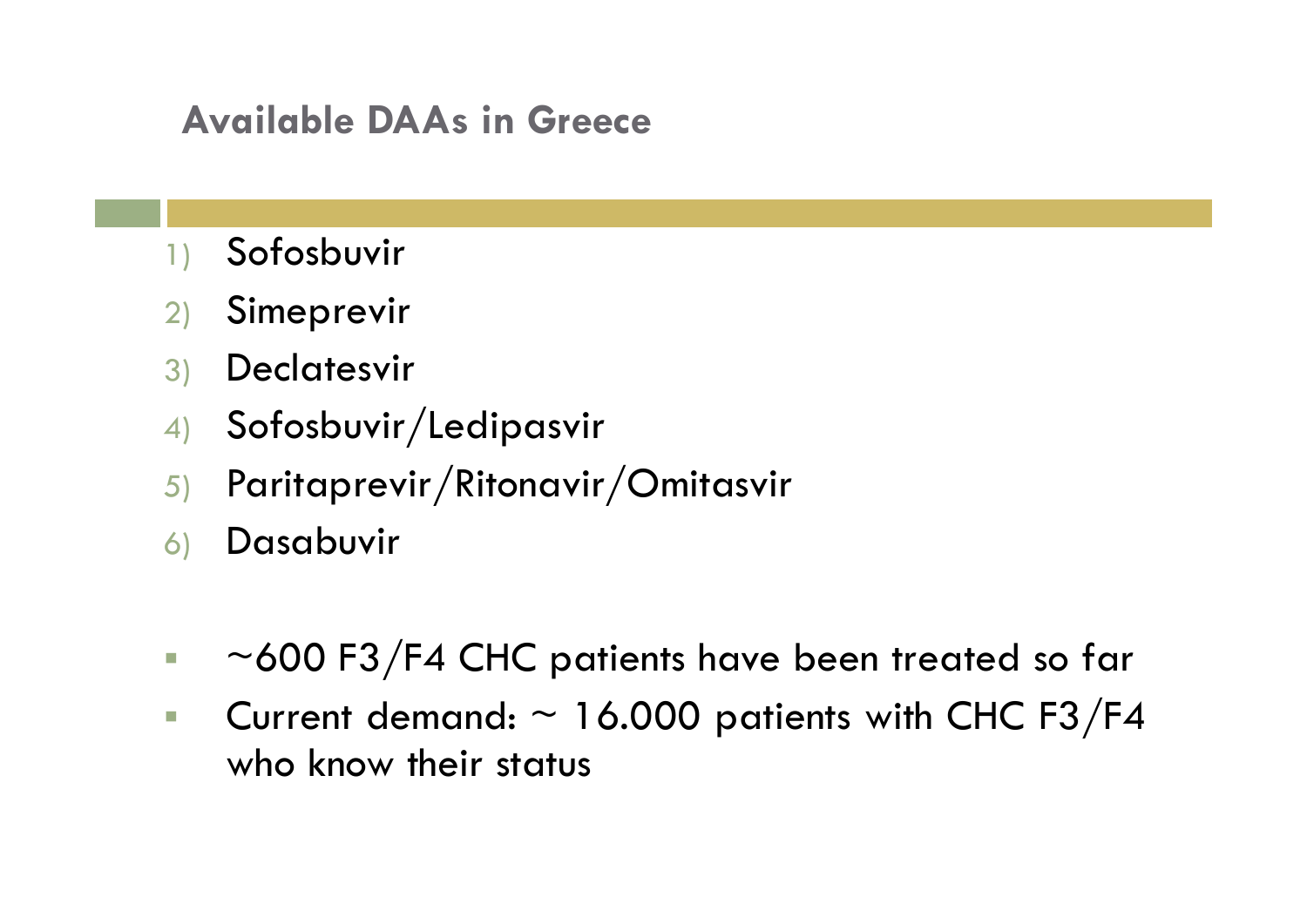## **National Hepatitis Plan**

- None.
- No official activities.
- NGOs are very active.
- $\triangleright$  National Hepatitis Treatment Registry (available July 2015)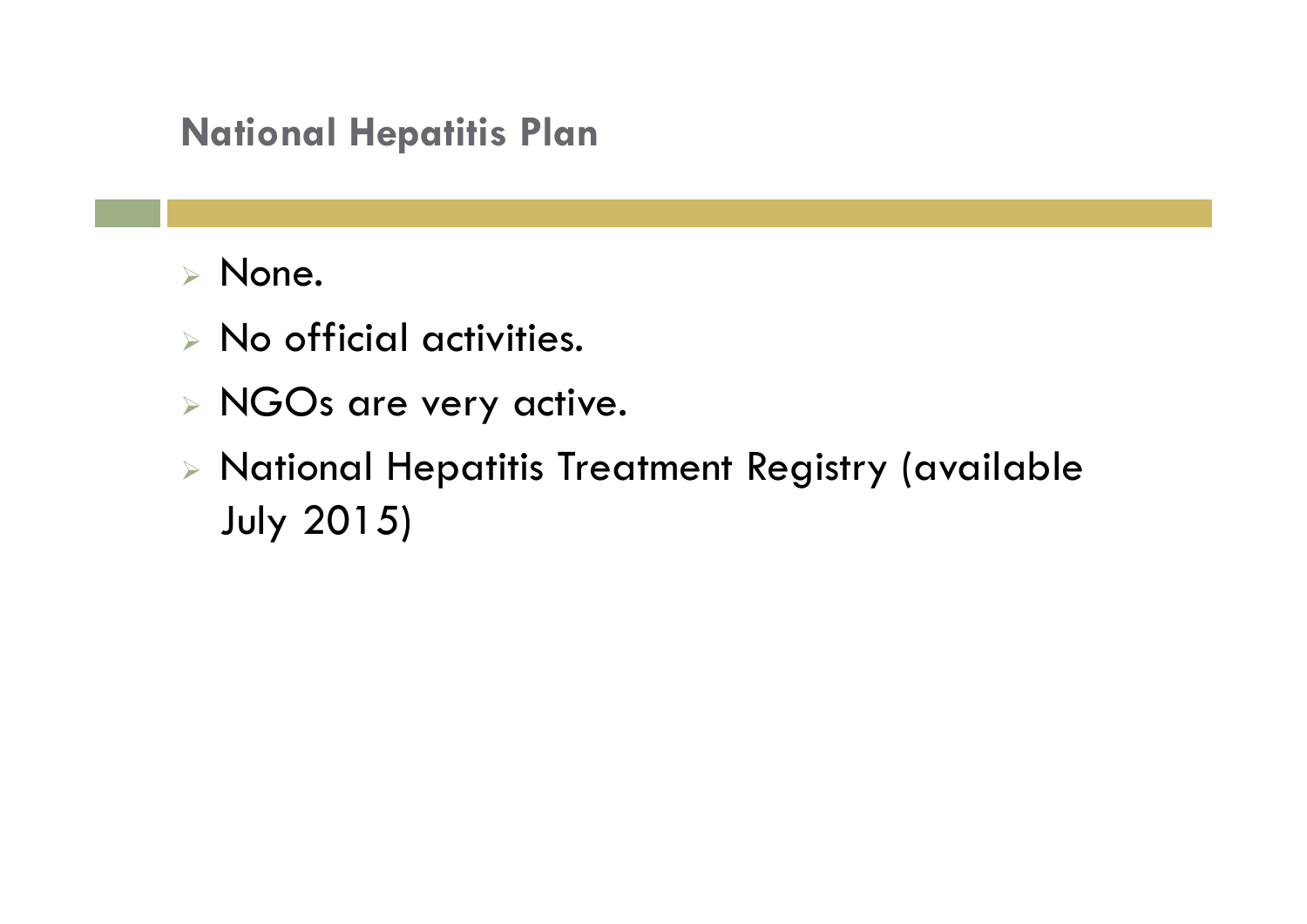# **Greece: Health Care System**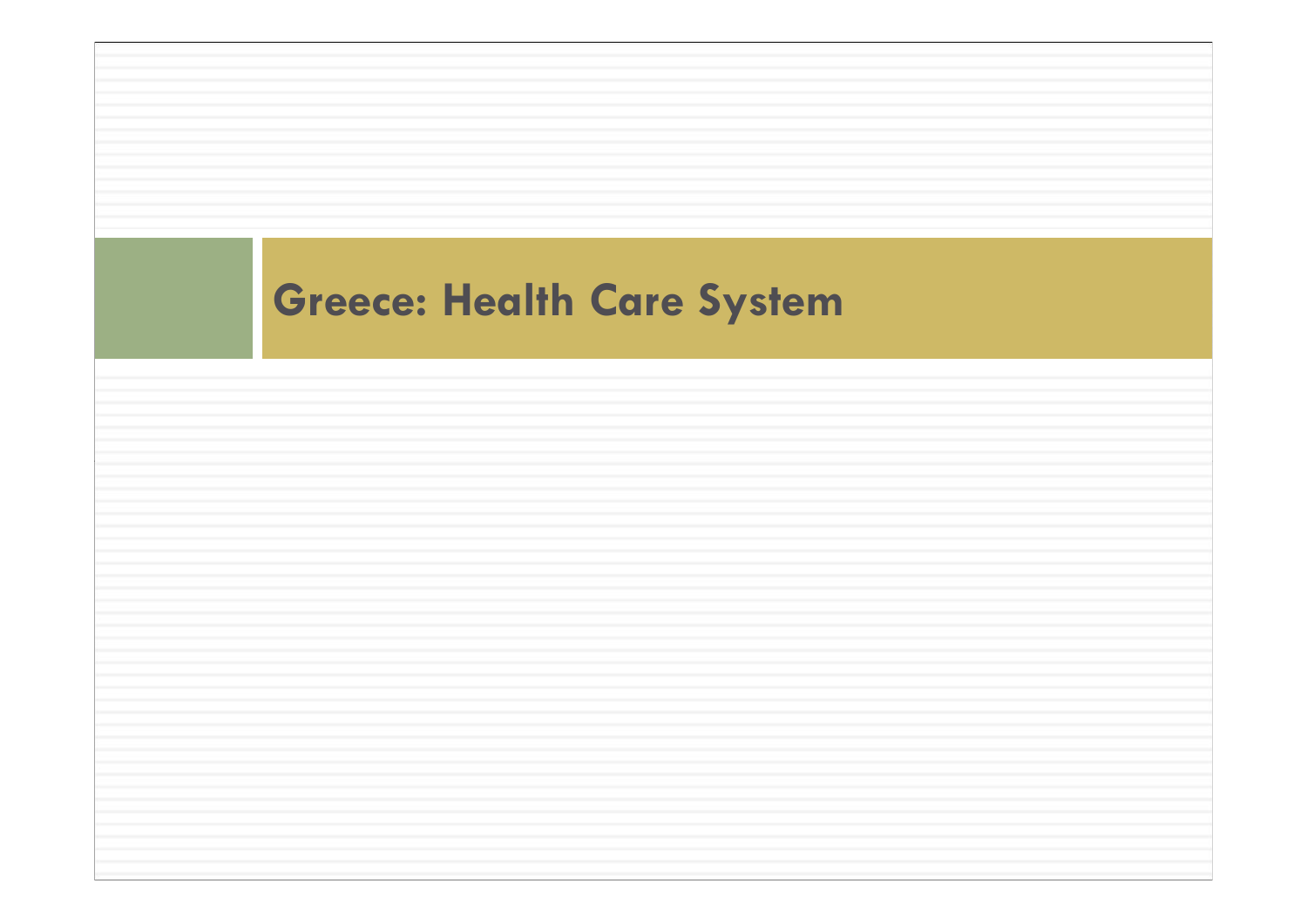#### **GDP and Social Expenditures (OECD, 2007/08 - 2012/13)**



Source: OECD, Society at a Glance 2014 Highlights: GREECE The crisis and its aftermath, March 2014.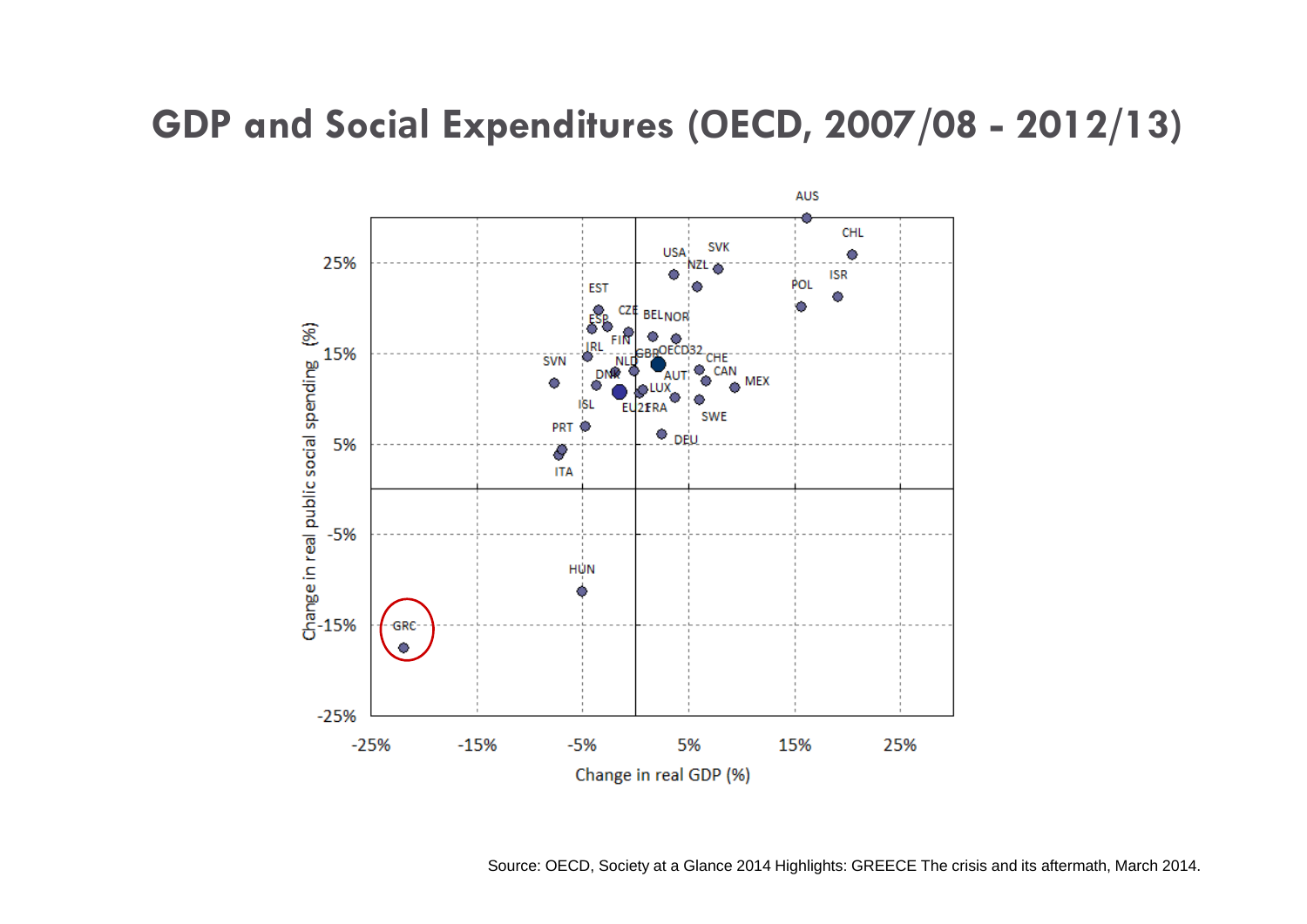#### **Current health expenditure by function, 2012 (or nearest year)**



Source: OECD Health Statistics 2014, http://dx.doi.org/10.1787/health-data-en, Eurostat Statistics Database for non-OECD countries.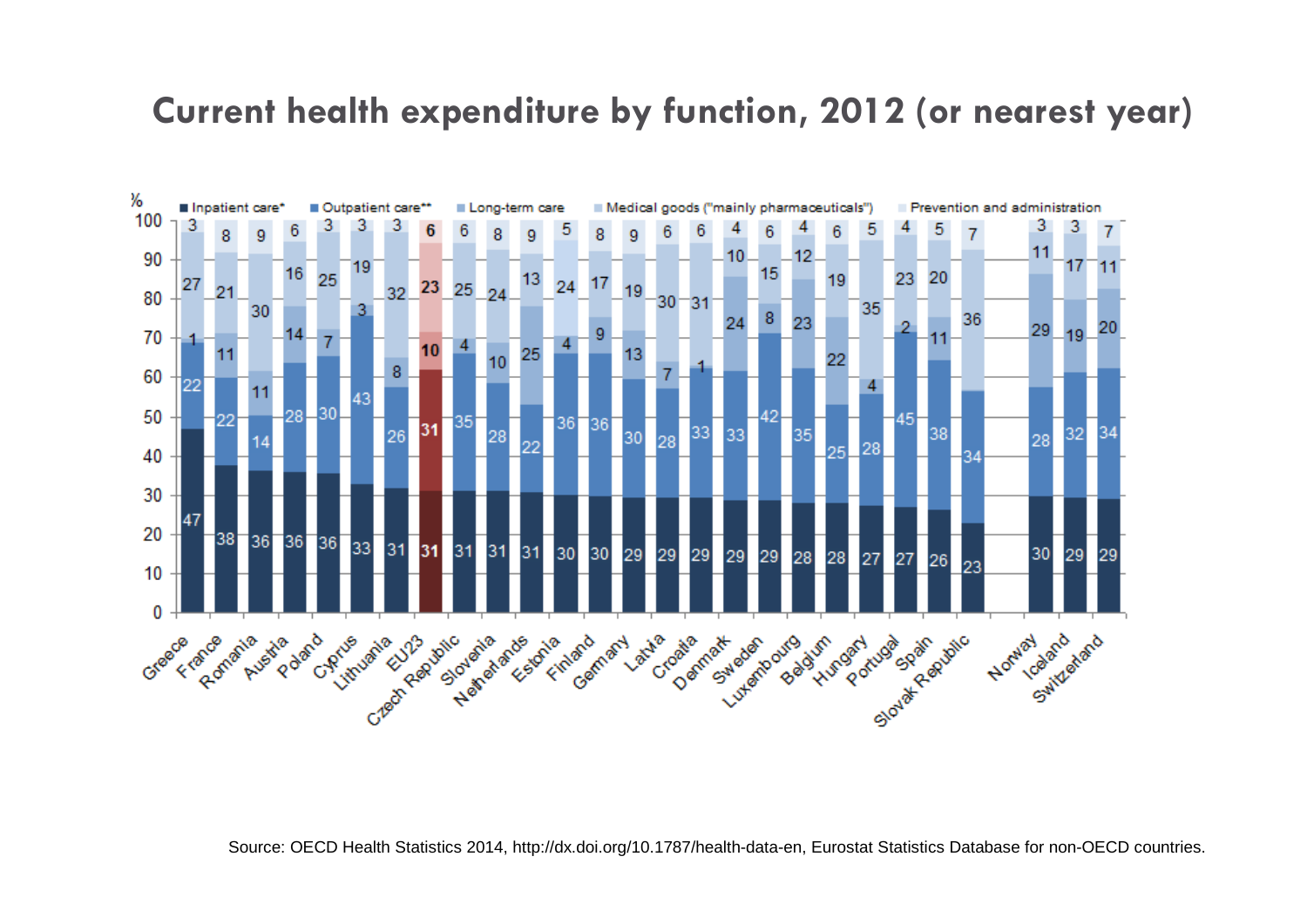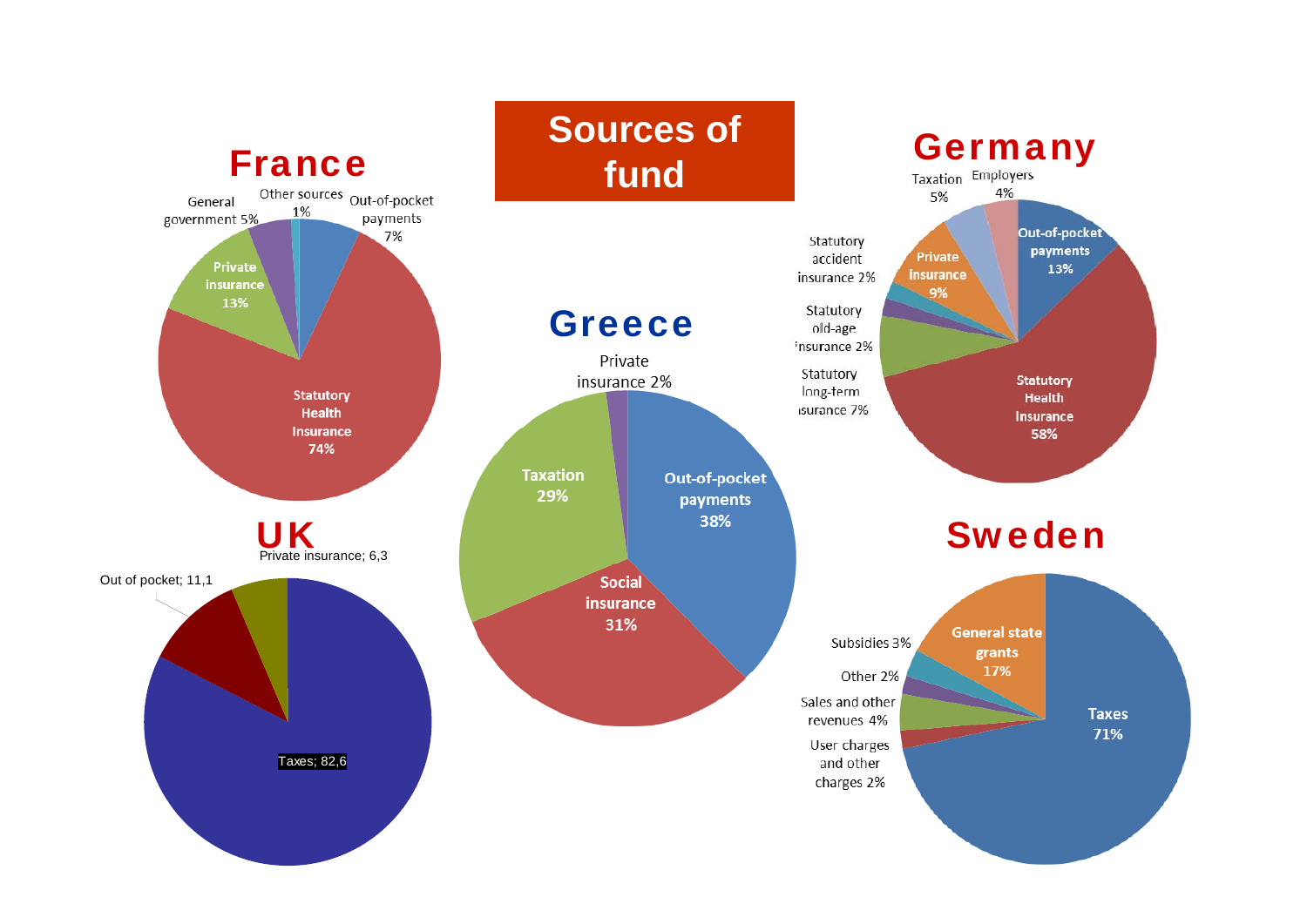## **Challenges for HCV elimination in Greece**

- 1) High HCV prevalence
- 2) Low diagnostic rate
- 3) Moderate hepatitis awareness
- 4) No National Hepatitis Plan
- 5) Current austerity measures do not favour prevention and treatment upscale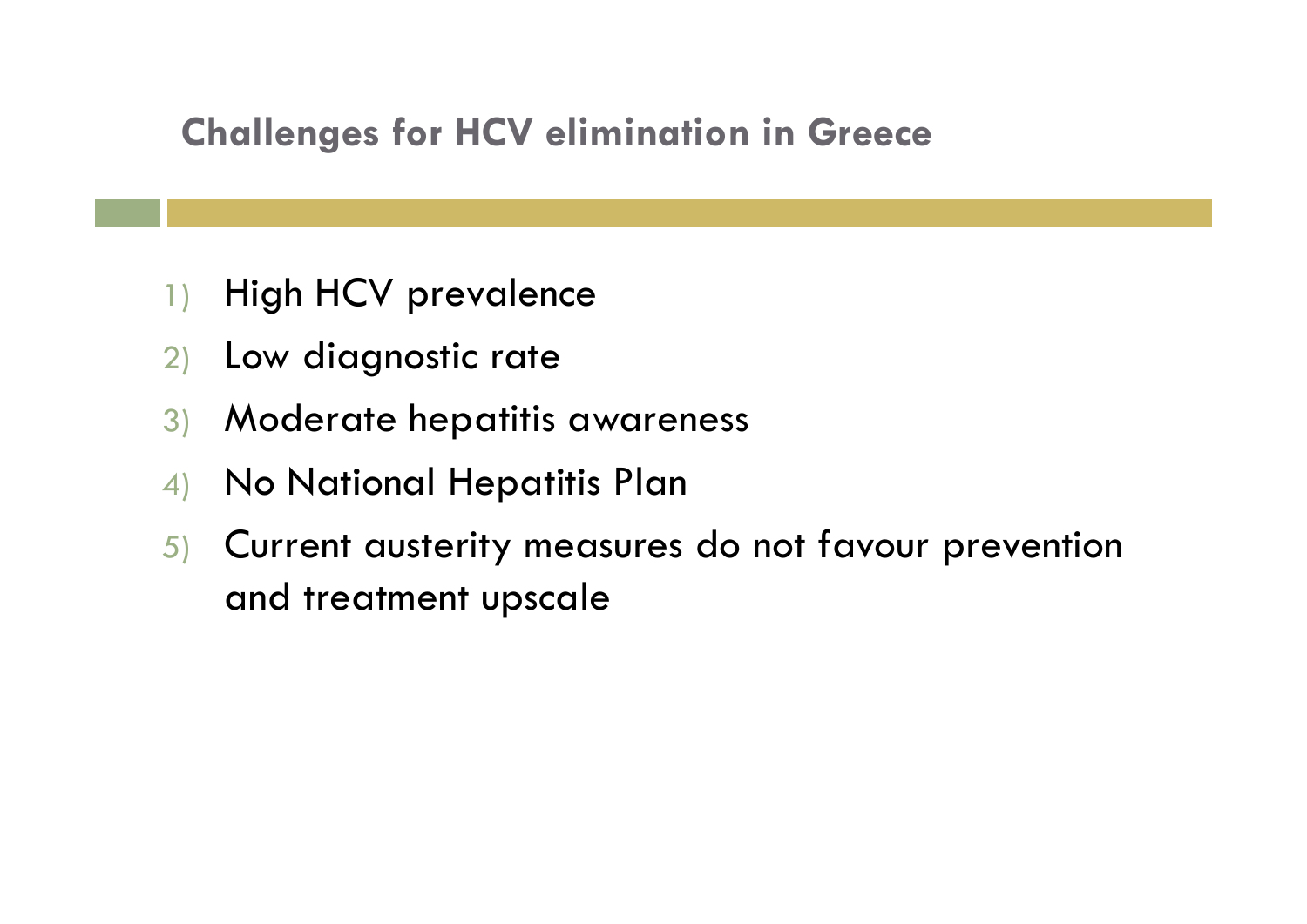## **Conclusions (1)**

- 1) HCV prevalence 1.5% (134.000 CHC infections).
- 2) HCV incidence among PWIDs is on rise.
- 3) Surveillance of HCV is problematic with variable and low reporting rate.
- 4) Proportion of PWIDs and HCV-3 are increasing.
- 5) Low diagnostic rate  $(\sim\!20\%)$ .
- 6) Modeling studies suggest that HCV cannot be eliminated up to 2030 with treatment upscale alone.